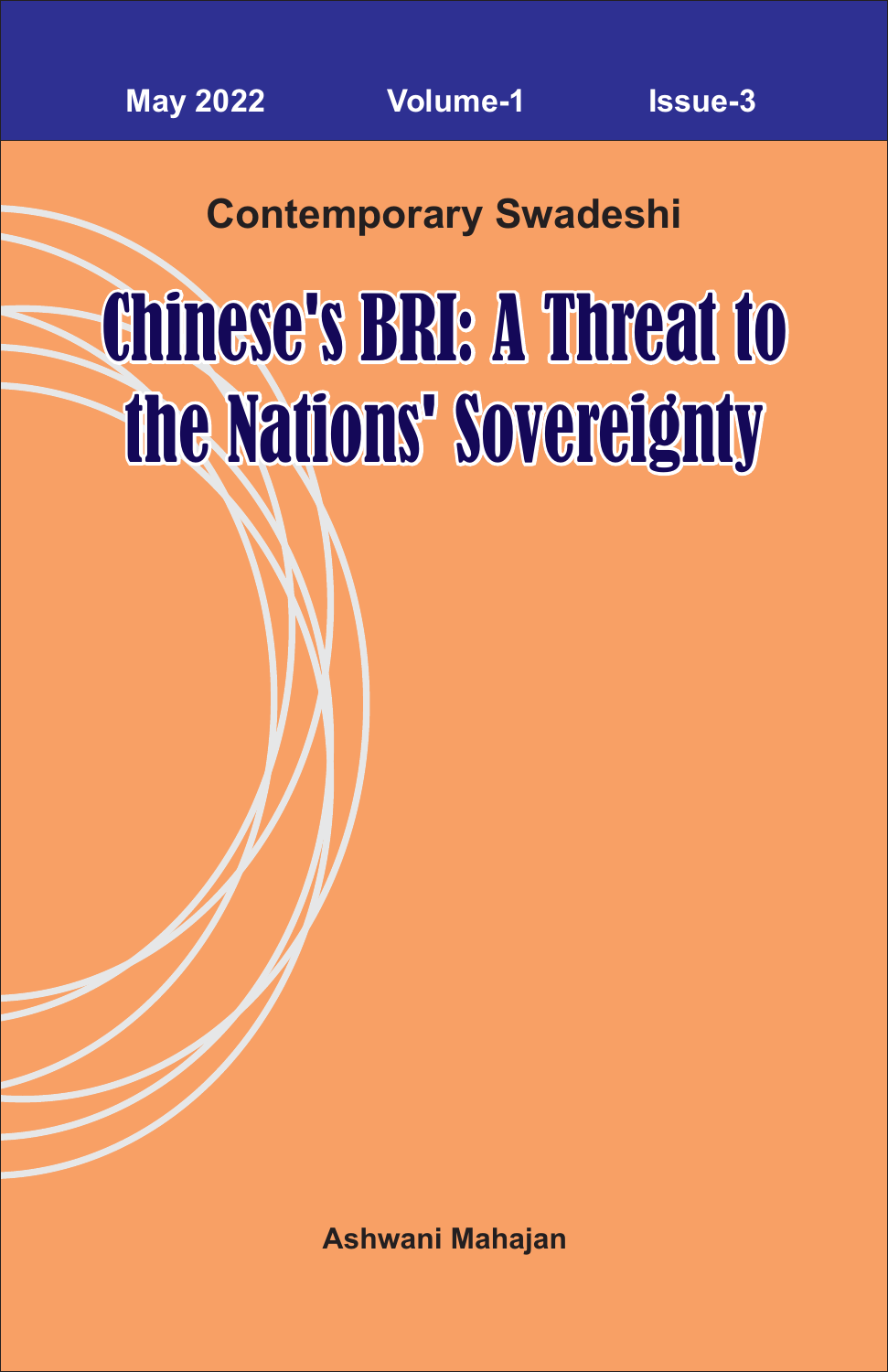## **Chinese's BRI: A Threat to the Nations' Sovereignty** *Contemporary Swadeshi*

#### **Ashwani Mahajan**

*Professor of Economics, PGDAV College, (University of Delhi)*

#### Publication **Swadeshi Jagaran Foundation**

"Dharmakshetra", Babu Genu Marg, Sector-8, R.K. Puram, New Delhi-110022 Tel.: 011-26184595 Website: www.swadeshionline.in Email: swadeshipatrika@rediffmail.com, editor.swadeshionline@gmail.com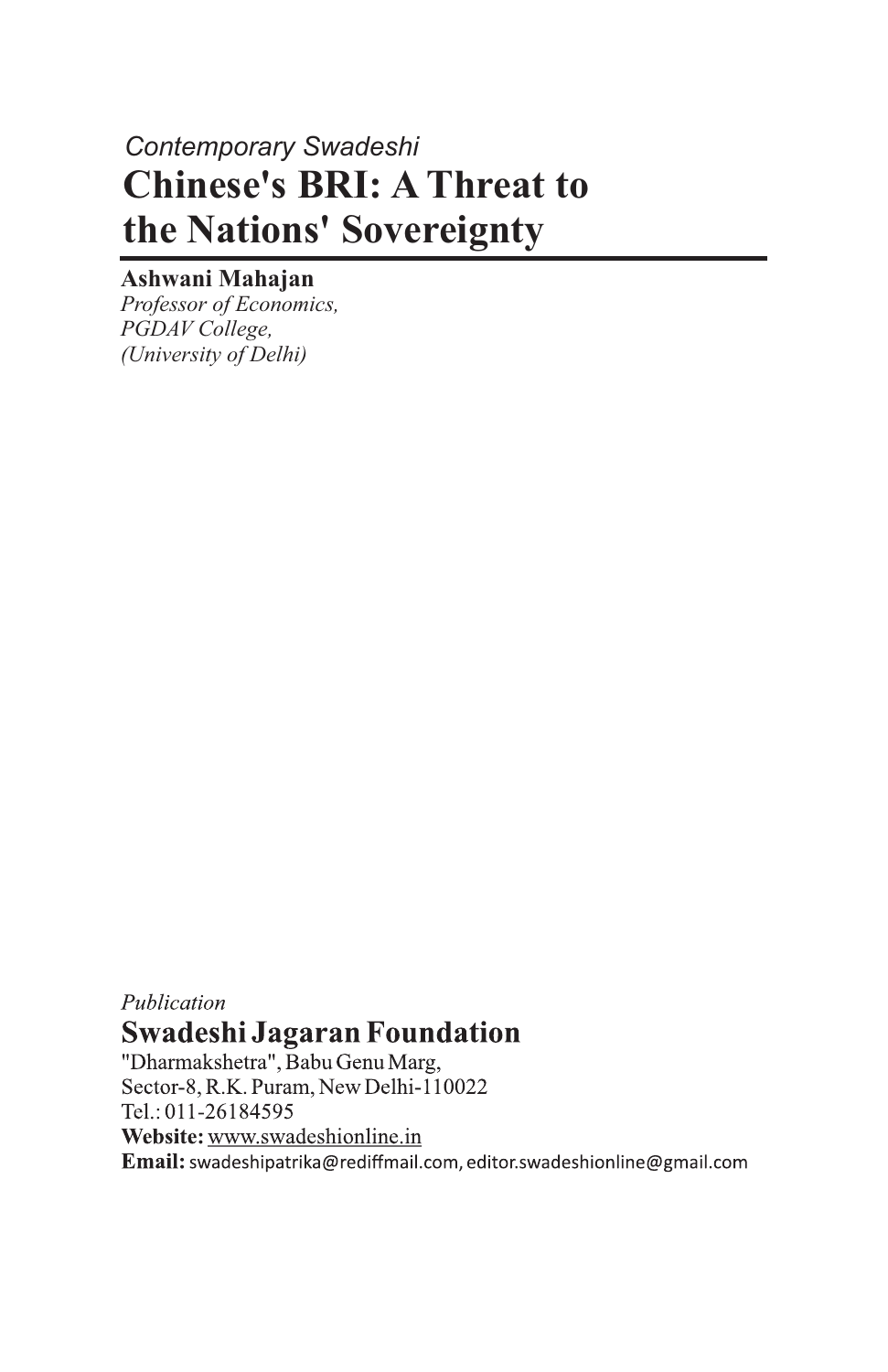### **INTRODUCTION**

Although China introduced its ambitious mega infrastructure initiative, called Belt and Road Initiative (BRI), which can be termed its dream project, before the world in 2013, it seems that the same could soon turn out to be a nightmare for the dragon. The first conference of the BRI Forum was called in 2017. More than 100 countries participated, and it was thought that China was getting overwhelming support for the initiative from the rest of the world.

India boycotted that conference, as the China-Pakistan Economic Corridor (CPEC) being built through Pakistanoccupied Kashmir (PoK) was being projected as a part of BRI. However, when the second conference of the BRI Forum was organised in the last week of April 2019, again boycotted by India, a lot of apprehensions were expressed and questions were raised about several aspects of this project. China's confidence was seemingly shaken this time. Experts across the world have started raising questions about the feasibility of this project.

The Belt and Road Initiative is intended to give a boost to international trade by improving connectivity between different countries through road, rail and maritime routes. The proposal is being linked to the historical 'Silk Road', which according to Chinese claim, was first developed by the Han dynasty nearly 2,000 years ago. Apart from this, BRI will pave the way for a number of corridors in the world. In this initiative, there is 'Silk Road Economic Belt', which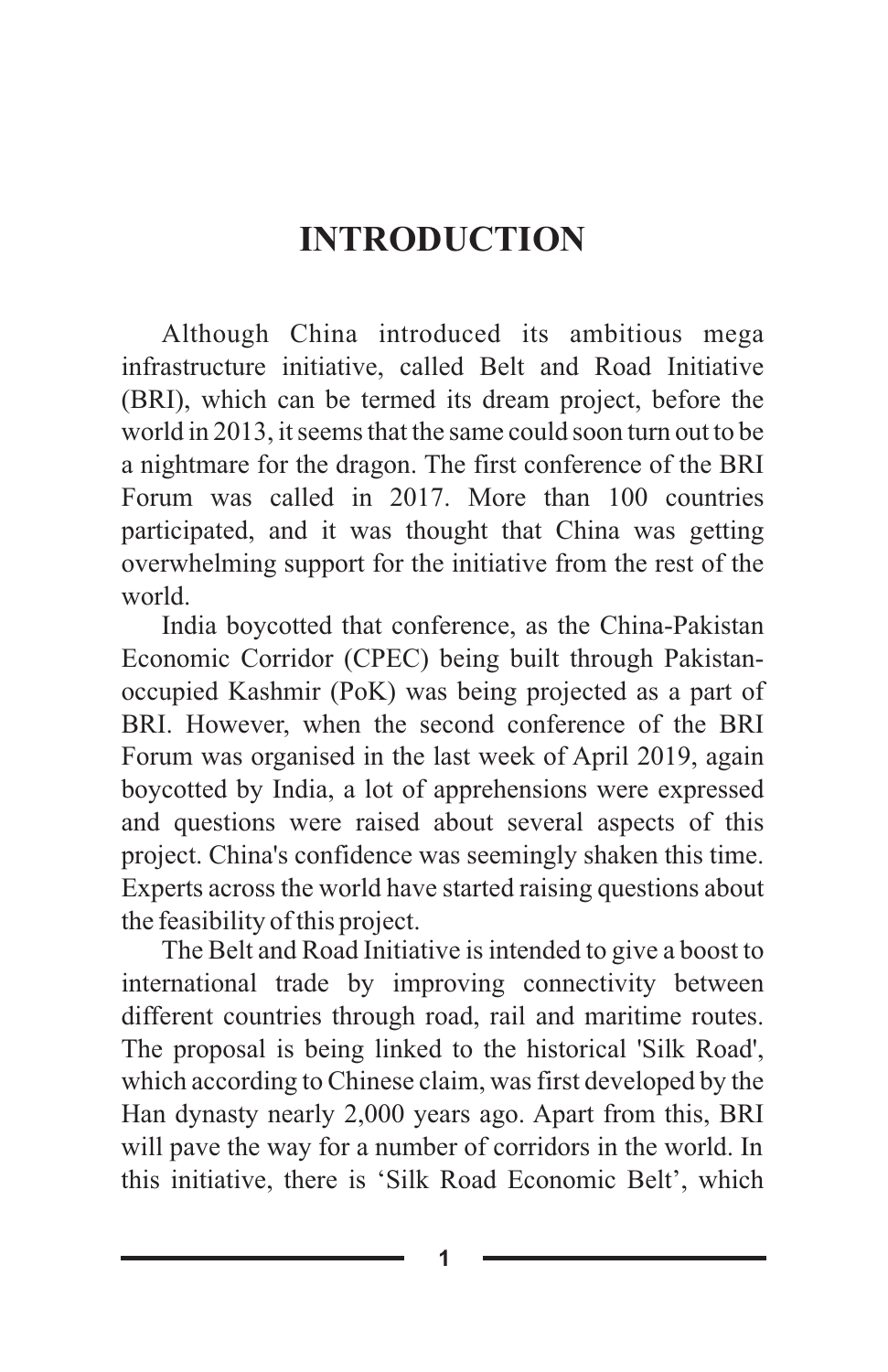would connect China with Central and South Asia, and subsequently with Europe. Along with this, there will be a new maritime 'Silk Route' which would connect China with South East Asia, the Gulf countries, East Africa and Europe. Six economic corridors are being planned to connect other countries with this belt and road. How far this initiative will go ahead and what shape it will take, is still being talked about.

Countries which are proposed to be partners in BRI, account for nearly one-third of the GDP and international trade of the world, while two-third of the world's population lives in these countries. Up to 25 per cent of the population in many of these countries lives in poverty. In the absence of infrastructure, resources in these countries are not fully utilised, and therefore their development is impacted. It is being claimed that development of infrastructure would reduce constraints to trade, and therefore the condition of people in these countries may improve.

It is being said that the project would not only improve road, rail and maritime connectivity between different countries, but it would also make transportation of goods easier, cheaper, and faster. At present it takes nearly 30 days to take goods from China to central Europe by the sea route. This time would be reduced by half through the rail route. When it takes longer to deliver goods from the factory to the destination, obviously it poses an impediment to trade. The supporters of BRI claim that it would encourage growth in the world through trade. The success of BRI would make trade easier in different corridors of the world, they claim.

As per the proposals, nearly 70 countries, including China, were expected to participate in BRI. Since the project has not taken shape fully, it is difficult to conclusively estimate how much investment would be required for it.

**2**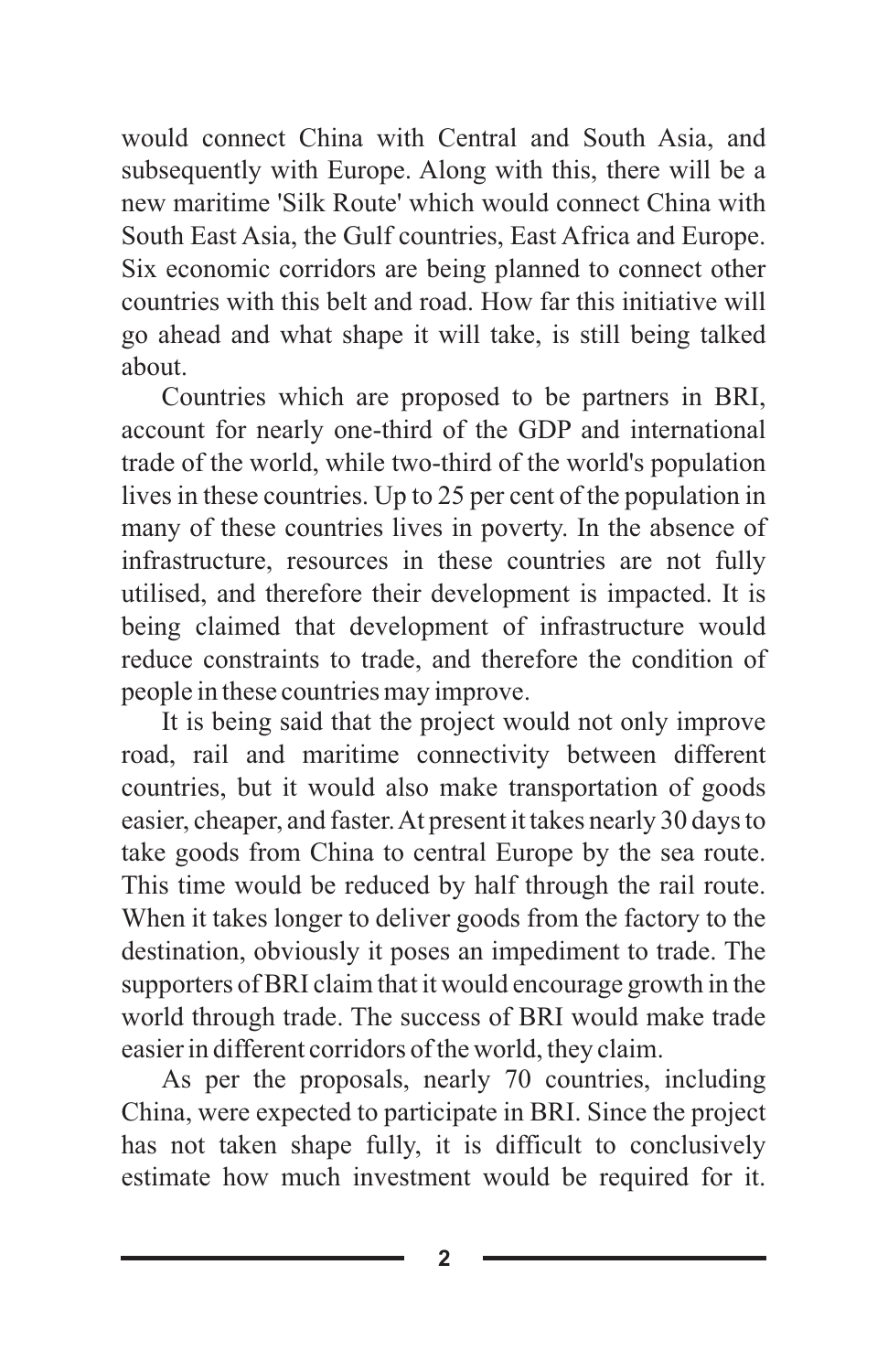However, a broad estimate says that investments in BRI may total \$1,000 billion to \$8,000 billion. Apart from this, there will be investments from governments in different countries and also the private sector. All said and done, the total investment is expected to be so big that nobody is ready to say anything about the financial part of the project.

However, the benefits expected from BRI would not be easy to realise. Even if the transportation of goods through road, rail and maritime routes is facilitated, there is no guarantee that trade will improve automatically. Research by the World Bank shows that trade may remain inhibited due to a host of reasons. Building so huge infrastructure needs several trillion dollars of investment, which China cannot make on its own. Moreover, the project looks too risky for other countries to finance it.

Most of the countries where the infrastructure is supposed to be built, are so weak economically that they would be excessively dependent on other countries, including China. The proposed borrowing for the projects may increase their debt burden. The World Bank says that the debt/GDP ratio of the poorer BRI countries may impact their sovereignty. For this reason, they are scared of participating in BRI.

According to the World Bank, in most of these BRI countries, legal systems are too weak to protect the rights of investors. To make this mega project take off, these countries may have to make structural changes, which will not be an easy task.

Generally, sovereign nations decide to undertake infrastructure projects on their own. However, when these decisions are taken under the influence of other (powerful) countries, it may impact their sovereignty, as they might have to compromise on their national interests. One such example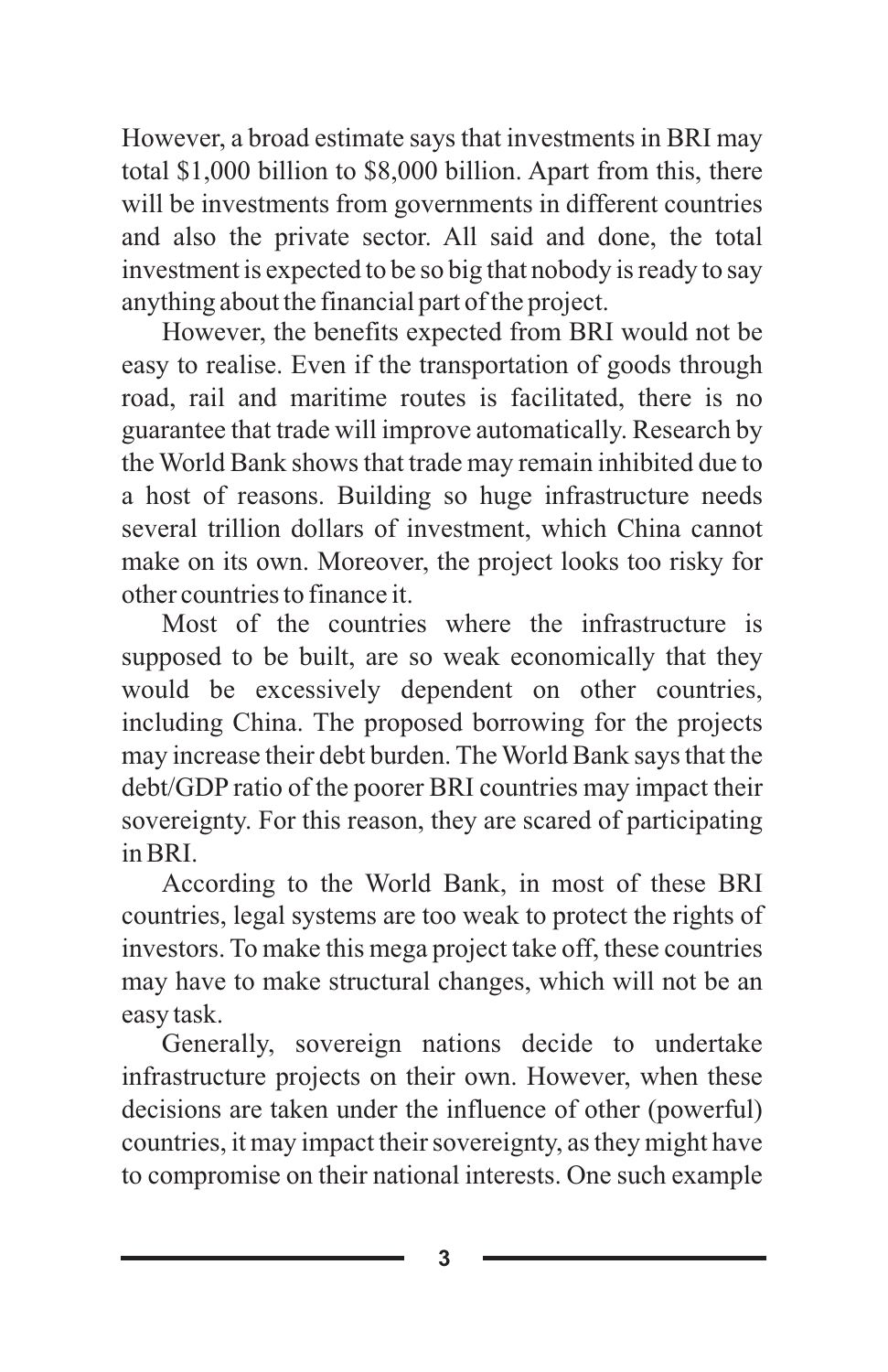was seen in Sri Lanka recently. When China undertook the construction of Hambantota port in Sri Lanka, resulting in billions of dollars of debt on Colombo, the latter had to surrender its port to China on a 99-year lease. And today, Sri Lanka is neck deep into debt trap and their economy is in doldrum, facing problems of food security, energy security and are faced with the problem of sovereign default.

India has boycotted BRI from the beginning, saying that it might take the debt burden of most BRI countries to unsustainable levels. However, the major cause of India's opposition has been the CPEC being constructed by China through Pakistan-occupied Kashmir (PoK). India has said, "We are of the firm belief that connectivity initiatives must be based on universally recognised international norms, good governance, rule of law, openness, transparency and equality.

Connectivity initiatives must follow principles of financial responsibility to avoid projects that would create unsustainable debt burden for communities; balanced ecological and environmental protection and preservation standards; transparent assessment of project costs; and skill and technology transfer to help long-term running and maintenance of the assets created by local communities. Connectivity projects must be pursued in a manner that respects sovereignty and territorial integrity." This Belt and Road Initiative was introduced to the world with much fanfare. However, the cold response of most large and rich countries, especially those from where major investment was expected, is raising questions about the likelihood of success of this initiative.

#### $\square\square\square$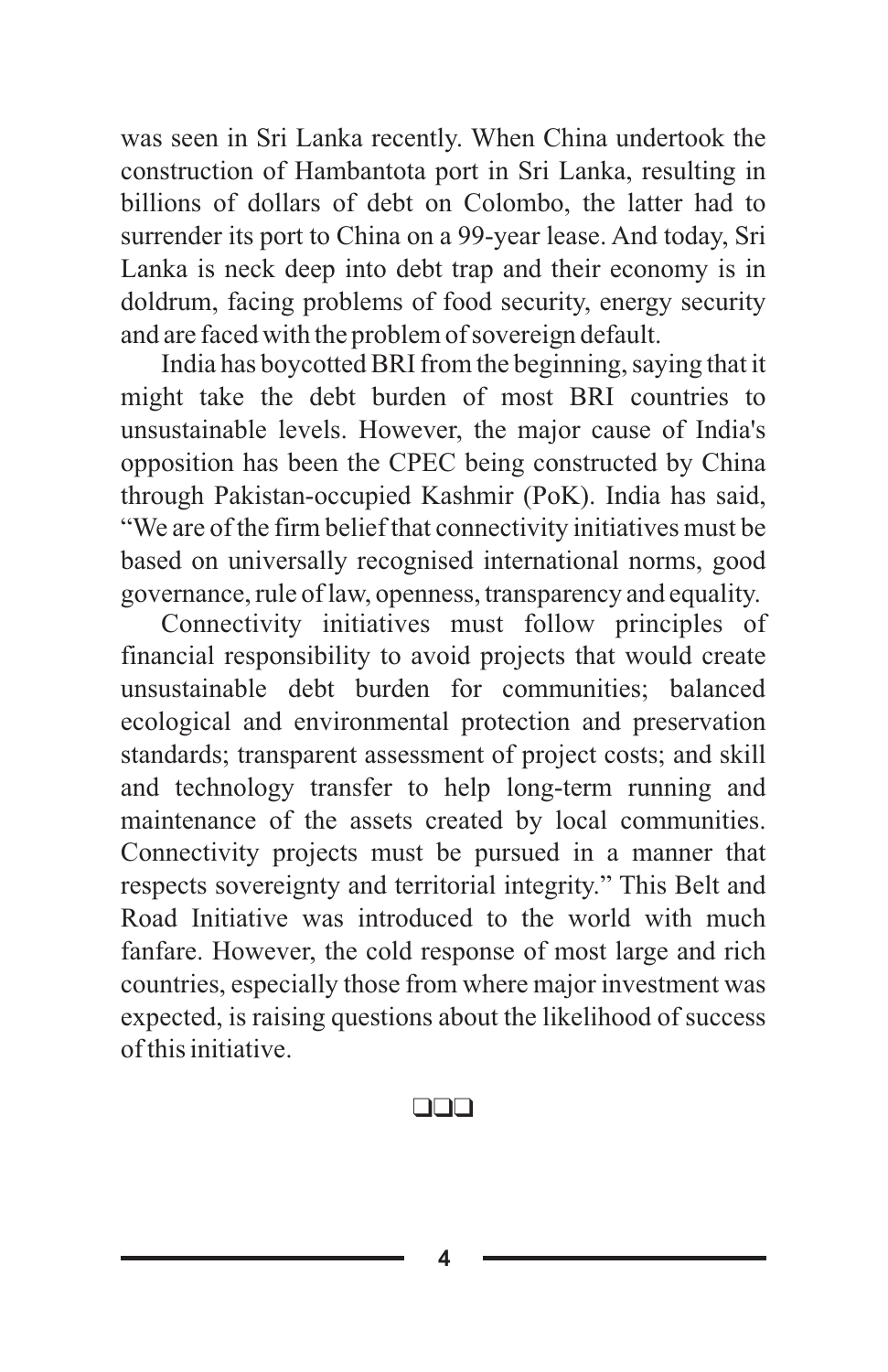## **Chinese's BRI: A Threat to the Nations' Sovereignty**

Recently, Sri Lanka's credit rating has been significantly lowered by international agencies, pushing Sri Lanka out of the international capital market. As a result, Sri Lanka could not reschedule its foreign borrowing. The devaluation of Sri Lanka's currency started due to the paucity of foreign exchange, and when Sri Lanka tried to curb imports, it led to shortage of commodities, especially fuel and food, causing hyperinflation. The Sri Lankan government believed that by curbing imports of fertilizers foreign exchange would be saved and domestic production of organic food, would be encouraged, which would also help increase exports. But this could not happen and the foreign exchange reserves kept depleting further. The Sri Lankan government had to sell its gold reserves and enter into currency swap agreements with India and China to prevent any default in repayment of international debt.

Behind Sri Lanka's crisis is China's old strategy of debt trap. Not only Sri Lanka, but many more countries of the world have been trapped by China. The story starts with Sri Lanka accepting China's proposal for development of Hambantota port, without any feasibility study. Between 2007 and 2014, China gave five loans amounting to \$1.26 billion for the development of this port, in the beginning at 1 per cent or 2 per cent, but later rate of interest was escalated to 6.3 per cent with shorter repayment periods. After that China invested \$1.4 billion in Columbo port city project. Billions of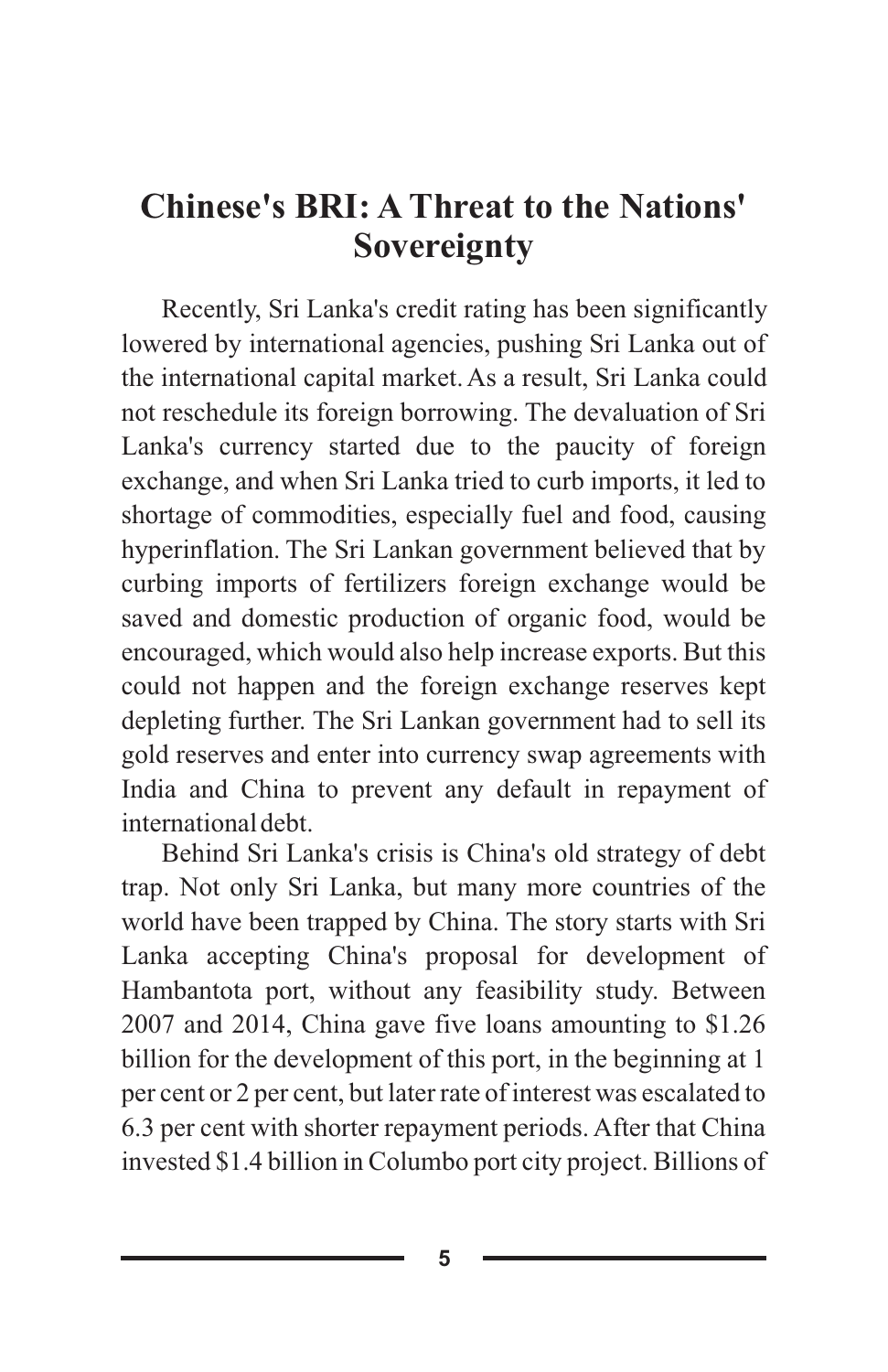dollars in loans have been given to Sri Lanka by China, for developing a seaport, airport, highways and power stations. By 2020, Sri Lanka's total liability to China had increased to about \$ 8 billion (2020), but these projects are far from earning adequate revenues for debt servicing, even today.

So far major forcible takeovers of national assets of other countries by China have made headlines of global newspapers. There was takeover of Hambantota port of Sri Lanka in 2018 and more recently, threat is looming large of similar takeover of Mombasa port of Kenya, if it defaulted on a \$3.6 billion loan from China, used to build the Mombasa Nairobi Standard Gauge Railway (SGR). Modus operandi has been the same every time, trapping the national governments in the vortex of debt and when they are unable to pay back loan and interest, then forcing the governments to transfer the ownership/ operations to China. All this is being done under Belt Road plan and infrastructure development by China.

Though, China boasts that Belt Road Initiative is a positive effort for improving China's connectivity with other countries, with an objective to promote trade and development. But the majority view differs from this. It is being considered as an attempt to promote China's geopolitical interests and enhance China's influence across the world.

#### **What is BRI?**

BRI is generally considered to be a mega infrastructural initiative, with intent of promoting international trade, while improving the connectivity between different countries of the world through developing road, rail and sea routes. This proposal is being linked to the concept of 'Historical Silk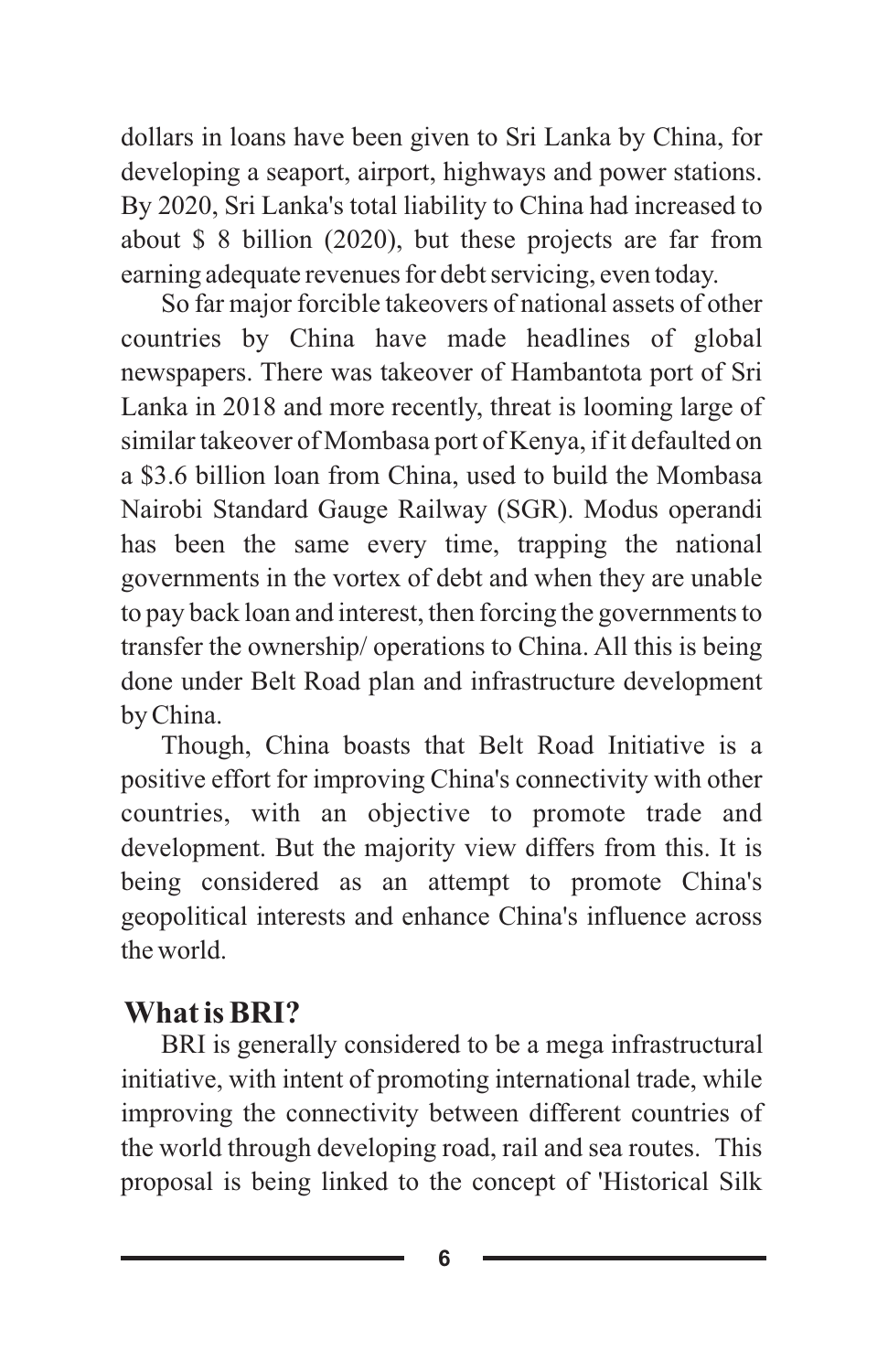Road', by China. China claims that the route was developed by Han Dynasty almost 2000 years ago.

Countries which are proposed to be partners in BRI, account for nearly one-third of the world's GDP and international trade, while two-thirds of the world's population lives in these countries. Many of the countries involved in the BRI project are so poor that 20-25 percent of their population lives under poverty. It is being argued that in the absence of the infrastructure, their resources are not fully utilized, which impact their development adversely. It is claimed that the construction of basic infrastructure will reduce trade barriers and help poor people of these countries get out of poverty and underdevelopment.

It is being told that with completion of this scheme, the connectivity of roads, railways and waterways will improve between different countries, which will make the movement of goods and people easier and cheaper. At the same time, it will also save significant amount of time and energy. Today, it takes more than 30 days to ship goods from China to Central Europe, which may be possible in nearly half time by rail, with BRI. It is being argued that due to delays in getting goods from the factory to the destination, the trade is hampered. It is believed that by promoting trade, the global growth and incomes will improve. The success of BRI will make the business extremely smooth in the world's important corridors.

Since full scope of the BRI project has not yet been exposed, it is difficult to say how much total expenditure is expected to be made on this project. But it is believed that China will spend more than 1000 billion dollars, that is, more than a trillion dollars on BRI projects. Apart from this, it is expected that the governments of many countries and private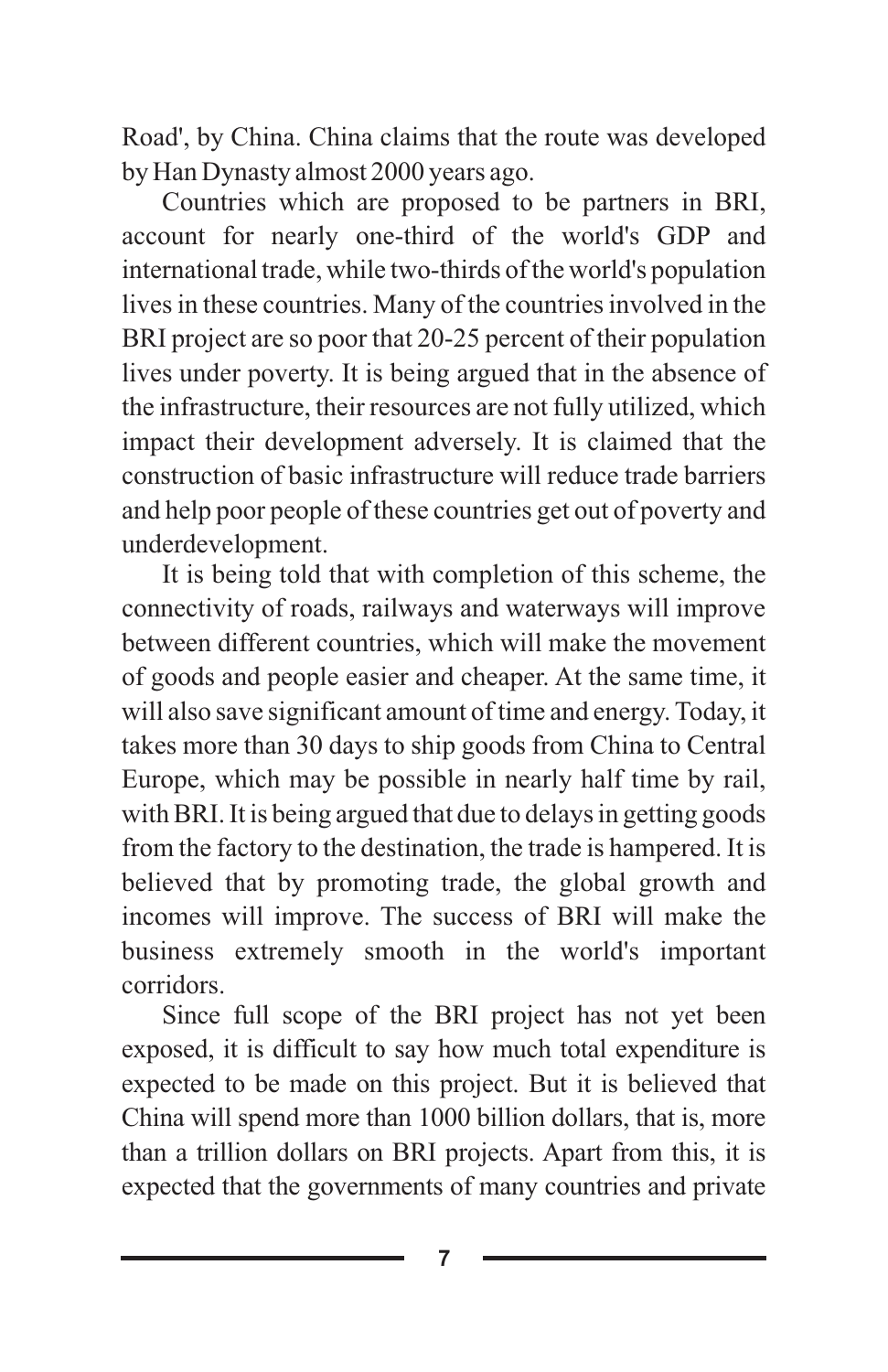sector will also invest in this initiative. All this shows that this ambitious project will have huge investment, which is not possible to be estimated as on date.

China's argument is that the BRI's objective is to promote mutual trade, economic transactions and cultural exchanges amongst developing countries themselves and also with developed world. Therefore, BRI is not a project of mere infrastructure creation, but it is an attempt to achieve these bigger objectives. It is also being said that while USA, which has been providing the market to countries around the world, is now getting introvert under the policy of 'America First', rejecting multilateralism. In such a situation, other countries, including developing countries, will have to work for filling the vacuum in the global economy. Belt Road initiatives can be helpful in this. With these arguments, China claims that agenda of BRI is in essence 'build community with shared future for mankind'.

#### **Historical Silk Road**

It is said that the original Silk Road came into existence during the western expanse of the Han Dynasty (206 BC-220 BC), in which the trade mechanism developed between present day Central Asian countries of Afghanistan, Kazakhstan, Kyrgyzstan, Tajikistan, Turkmenistan, Uzbekistan and China; and also with present day India and Pakistan. This route continued to extend to Europe, having a length of about 4000 miles.

It is said that due to this route connecting the Eastern and Western markets, Central Asia was the center of the first globalization, due to which not only did prosperity spurred in this region, but it also became a medium of cultural exchanges. China used to sell silk, spices, etc. to Western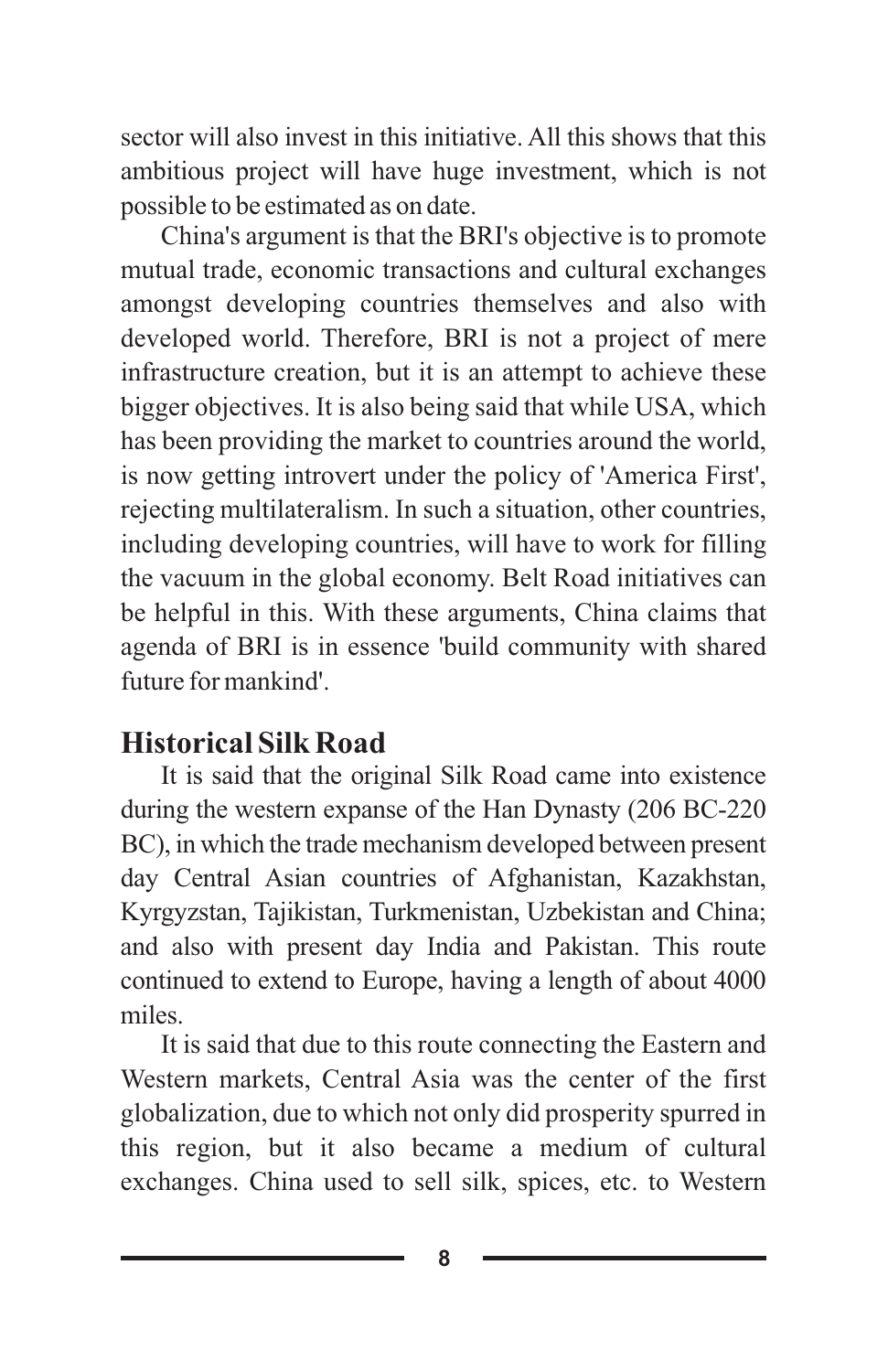countries, and in return it used to get gold, glass and ivory. During the first millennium, this route was used under Tang Dynasty (618-907 BC) in China and the leadership of first Roman and later Byzantine empires.

But after the attacks of Mongols in Central Asia, the trade slowed down and the result was that, the countries of Central Asia were separated from each other. Trade between these countries today is only 6.2 percent of their total world trade. China argues that the new Silk Road will help increase this inter-regional trade.

#### **BRI is not well defined**

Despite so much of fun-fare, BRI is yet not very well defined, as official list is not available, on how many projects it has in its periphery. Therefore, it is difficult to distinguish projects which come under BRI and other projects which China is undertaking, to exhibit its presence in the world. The government of China is working on a number of projects through itself and its companies. All these projects are not part of BRI, but there is a complete lack of clarity about what is included in BRI and what is not.

BRI projects are being funded in many ways. The Chinese government is sometimes lending at subsidized rates for these projects and sometimes at commercial rate, the Chinese government may invest itself or China Development Bank or other Chinese financial institutions can also lend to any scheme or various multilateral international financial institutions may also support them for these schemes. Apart from this, funding can be done on the basis of public-private partnership, jointly by Chinese companies of or companies of other countries' or any mix of the above. According to 'Financial Time', in 171 cases, finances for BRI were made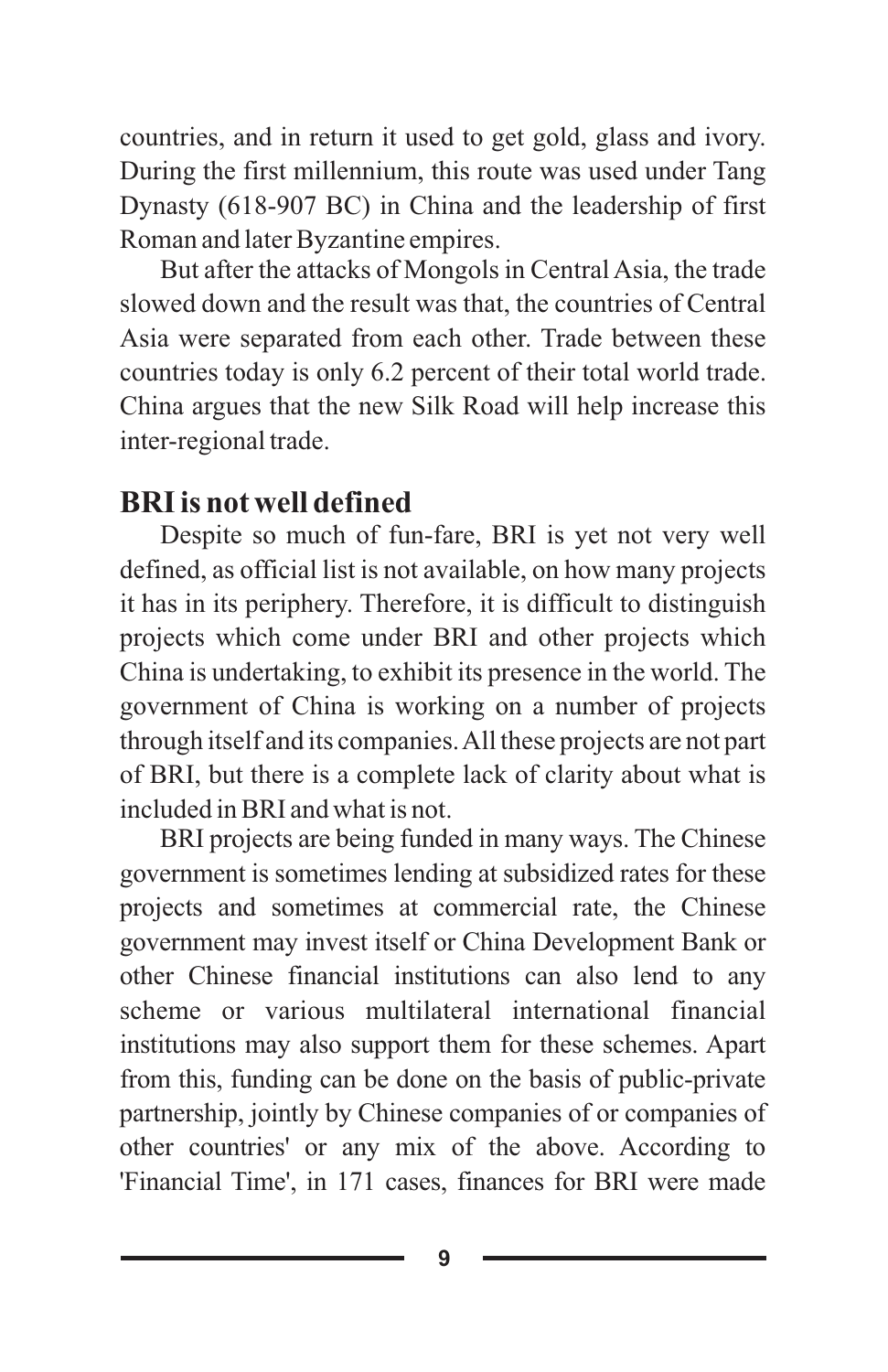available through Export-Import Bank of China; in 78 cases finance came through China Development Bank, in 45 cases from the Industrial and Commercial Bank of China; in 24 cases projects were funded by the Bank of China and in 40 projects by other Chinese institutions. None of these institutions are such that they lend for BRI projects only. That is Asian Infrastructure Investment Bank (AIIB) and New Development Bank (NDB), controlled by China, had extended loans to India on a large scale, which is not a BRI country.

So if we look at the financing of these institutions, then we cannot predict how big the size of BRI is. Therefore, in the absence of a list of BRI projects, it is not possible to trace the coverage and size of BRI. Even if you estimate on the basis of China's investment in BRI countries, it is not possible to know the coverage of BRI on that basis. Based on the contracts of Chinese companies, it is known that they have received contracts worth 250 billion dollars in BRI over the last 5 years. But if other companies' contracts are also added to these, BRI's investment will obviously be more than 250 billion dollars. Therefore, total presence of Chinese investment in BRI cannot easily be estimated. In fact this is a big Chinese puzzle.

#### **China is trying to be bully**

President Xi Jinping wants to register his name in the history that he expanded the Chinese empire under the scheme like BRI. BRI has been included in the Chinese constitution also. In this ambitious project of the Chinese government, though efforts have been made to include all the governments of the world, companies, financial and other organizations, 'think tanks' etc., including those from China, it is linked with regional infrastructure development in BRI countries, only in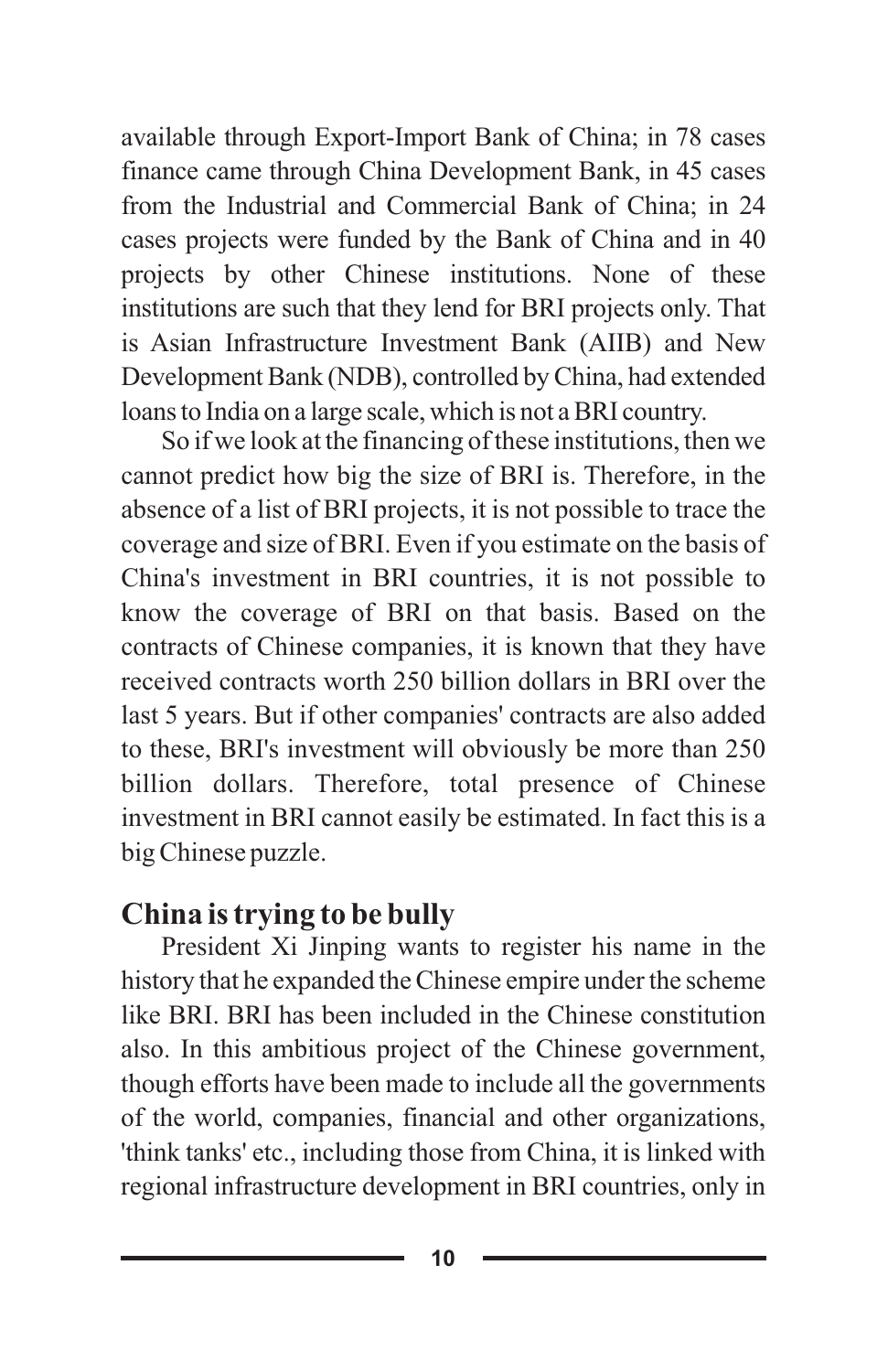relation with China. It is being showcased as a reform, which include highways, railways, pipelines and special economic zones, mainly, but most of the participation in the same is visible only by the Chinese government and its associated institutions and we find that the Chinese government and its affiliates are investing heavily in these projects. However, private sector companies from all over the world, including China, are reluctant to support BRI. Significantly, Xi Jinping has repeatedly been saying that the role of private sector in the construction of infrastructure on such a large scale is absolutely essential. Experts also believe that if private sector companies do not invest in BRI then all the BRI's objectives will be difficult to achieve. BRI is a demonstration of the economic diplomacy of the Chinese government, through which they are trying to increase the influence of China globally by financial support and finance to governments of BRI's partner countries, in greed for business for Chinese companies. In public discussions about the benefits of BRI, efforts are being made to hide political, economic and geopolitical threats arising out of this mega initiative.

At the second Conference of the Belt Road Forum, not only governments of the affluent countries, but also the big companies present there, raised concerns about the risks associated with BRIs. Even though government machinery in China dominates Chinese companies, both private and public, these companies have started raising voice about the political risks and challenges of investment in BRI countries. Not only that, they also point out that regulatory institutions in BRI countries are also in very poor condition. Significantly, wherever risk is high, private companies do not invest there. As far as Chinese State Enterprises are concerned, they have to agree to the Chinese government, so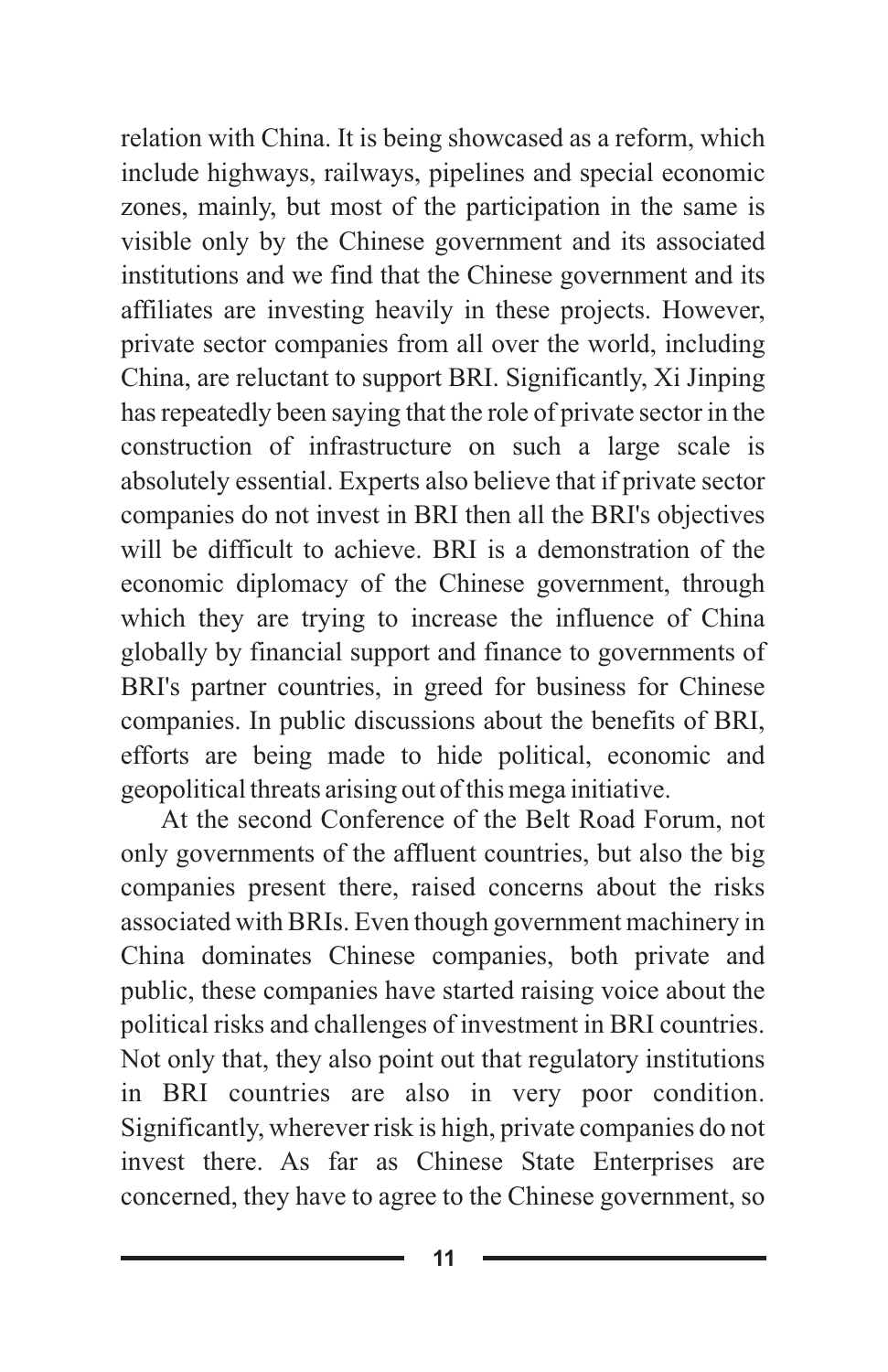it has been seen that mostly Chinese government companies have come forward in BRI projects. Government companies obviously cannot go against the government, whether projects been promoted are profitable or not. But private companies have more freedom and they can reject any one or all such projects where they are not economically viable. There is also a large presence of private sector in China today. According to a survey, it shows that both private and public sector companies are fearing big risks in BRI. Both types of companies consider investment climate and the political risks in these countries as a major challenge.

The effort of the China is that for additional capacity, they will get a big market in the world through BRI. But the question arises here is that, if China's public sector companies and financial institutions are harmed by risks associated with BRI, then it will ultimately impact Chinese economy adversely. Significantly, due to the continuously ongoing trade war, the financial capacity of the Chinese government is gradually decreasing, and on the other hand, Chinese government is facing the problem of depleting foreign exchange reserves.

Though China is taking BRI very seriously, it is clear that investors from countries other than China are not keenly interested in BRI at present. In the Second Conference of the Belt Road Forum, when the investors of Western countries started raising their apprehensions openly, it became clear that roping in private sector in BRI projects would not be an easy task for the Chinese government. Due to all these apprehensions, uncertainties and contradictions associated with this BRI projects, investors fear that investing in BRI projects is extremely risky. However, supporters of the project maintain that the success of this project may be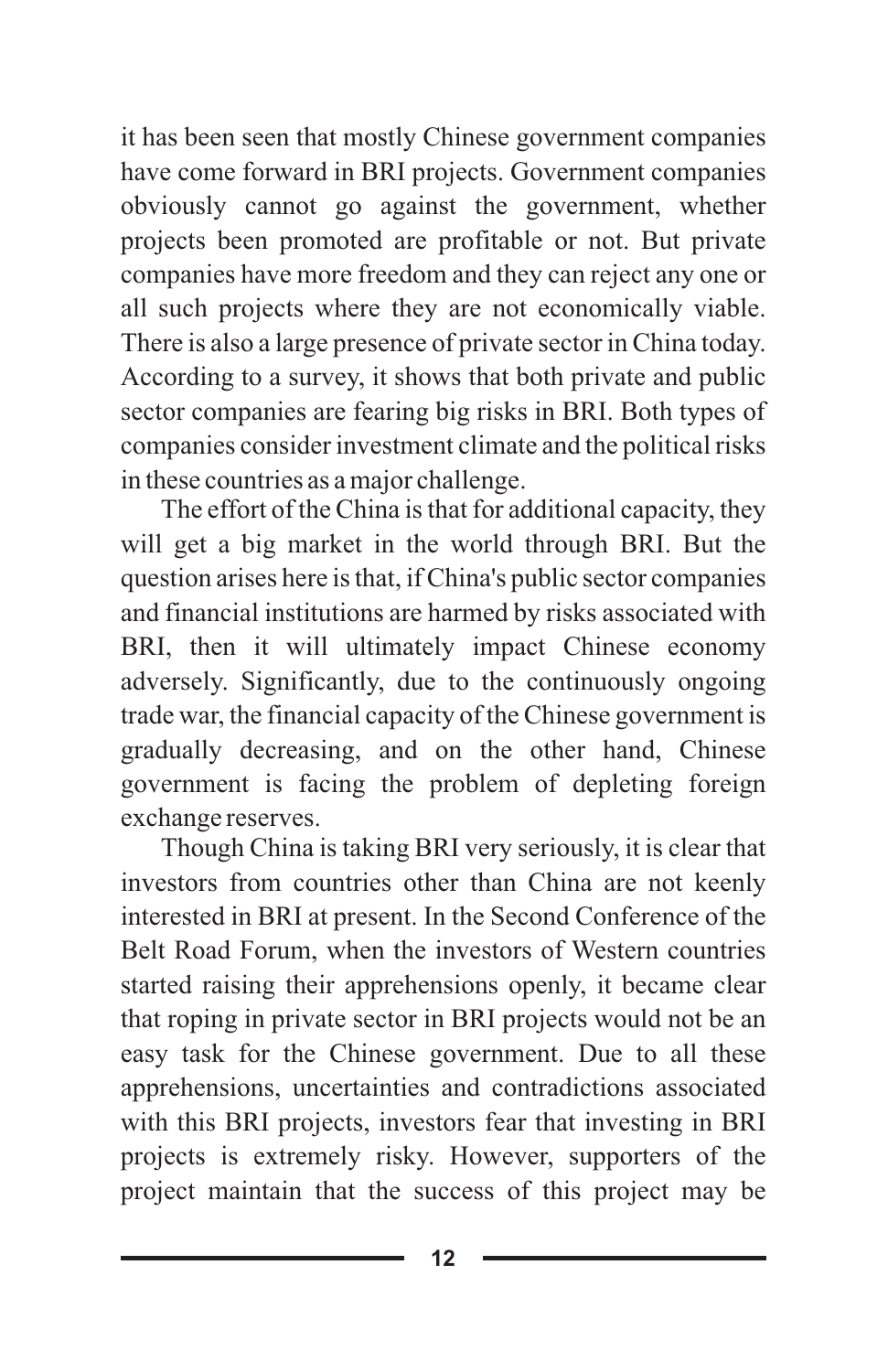suspected, but this project has to become a reality, since China has so far invested huge money in BRI. But here we must not forget that this project is not possible to be concluded by the Chinese government alone; and private sector investment is very important.

#### **What are China's plans for its New Silk Road?**

President Xi made the first announcement of Belt Road Initiative in 2013 during his official visits to Kazakhstan and Indonesia. This was a two-way plan: Silk Road economic belt and maritime Silk Road. Both were collectively referred to as the one belt, one road initiative, but it eventually came to be known as the Belt and Road Initiative.

Xi Jinping then announced plans for the 21st Century Silk Road in the summit of the Association of South-East Asian Nations (ASEAN) in Indonesia in 2013. Xi said that to expand maritime trade, from South and East Asia to East Africa, China will invest in the port development in Indian Ocean.

International organizations such as the Asian Development Bank says that in the coming days, various countries will have to invest hugely to overcome their infrastructure bottlenecks; hence the Belt Road Initiative that talks about connecting Asia, Africa and Europe, may be helpful in addressing these infrastructure issues.

#### **Debt trap diplomacy**

The success of any scheme depends on its financing. This applies more to the infrastructure projects. When the Belt Road project was first started, all the financing was done by the Chinese government, China centric Asian Infrastructure Investment Bank and other Chinese institutions.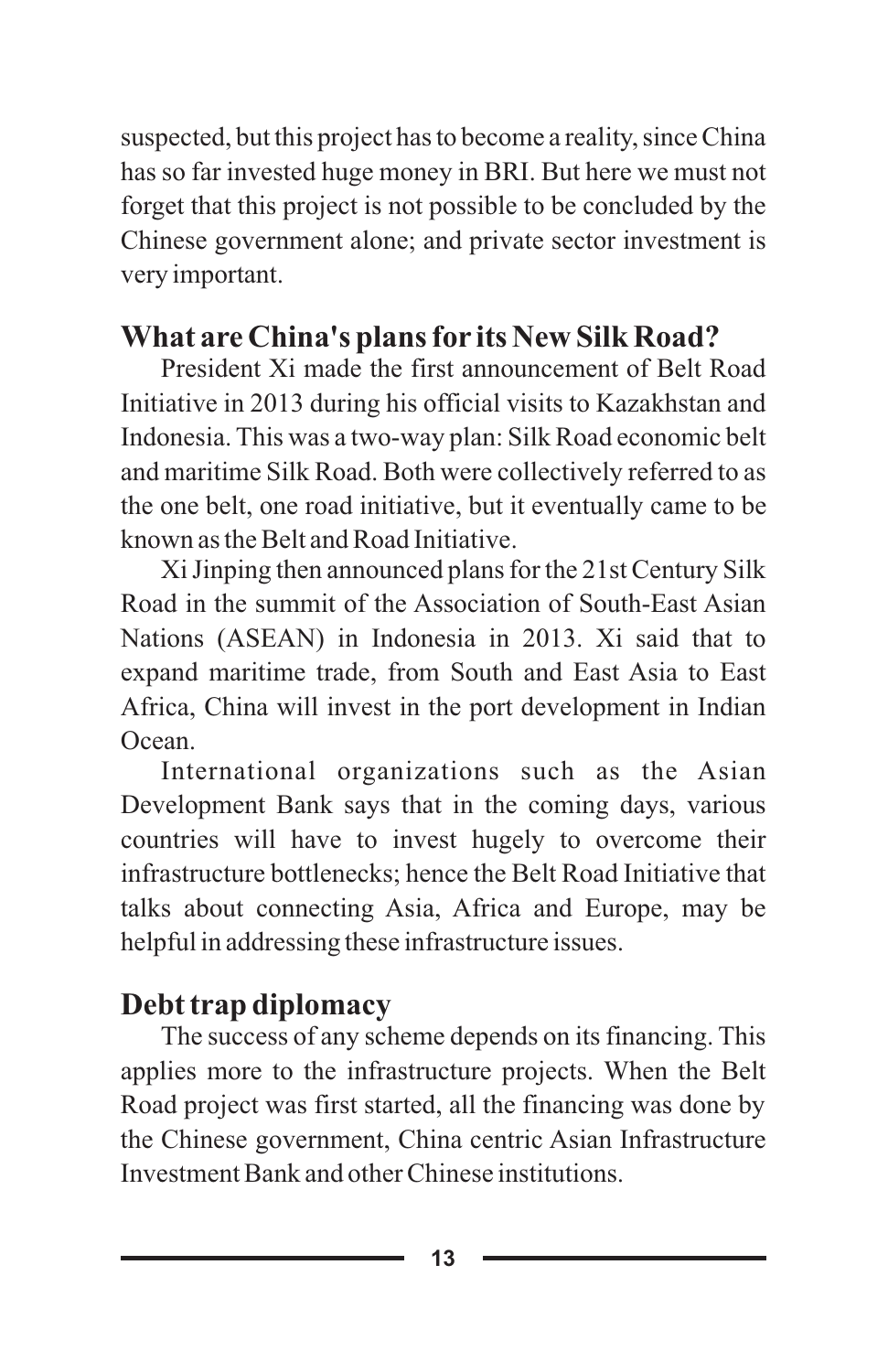Now China is moving towards a new type of financial management, in which they talk of 'Third Party Co-Operation', in which the burden of investment will be borne by more than one country. But it must be understood that this change in Chinese stand was not without any reason. In fact, due to investment in infrastructure by the Chinese government itself or by the financial institutions under the Chinese government in China's financial system, many countries have been trapped into debt trap. Sri Lanka became the first victim of the same. It is worth noting that due to the unbearable burden of loan a few years ago, Sri Lanka had to give their Hambantota port on a 99-year lease to China. Looking at the recent Sri Lanka's experience, many countries have started distancing from China's infrastructure proposals. Similarly in these circumstances, the Djibouti port (Africa) is also on the verge of being handed over to China.

With worsening debt trap of the poor countries, BRI's opposition is also mounting. In the last few years, not only the opposition parties in the BRI partner countries but also the social organisations have been vehemently opposing the BRI. Many countries are also reviewing BRI's infrastructure projects with renewed scrutiny. Hambantota has become a 'new caution story'. Malaysia reduced the size of the rail project costing nearly a billion dollars. The project cost has also been reduced in Maldives, Ethiopia and Pakistan. Significantly, Malaysia's Prime Minister Mohathir Mohammed had dismissed many infrastructure projects funded by China before it was abrogated, by saying that his country does not support such kind of borrowing and even said that China will bring new kind of colonialism. Similarly, due to the projects being made by China, Ethiopia suffers from huge debt crisis and has postponed the re-payment of the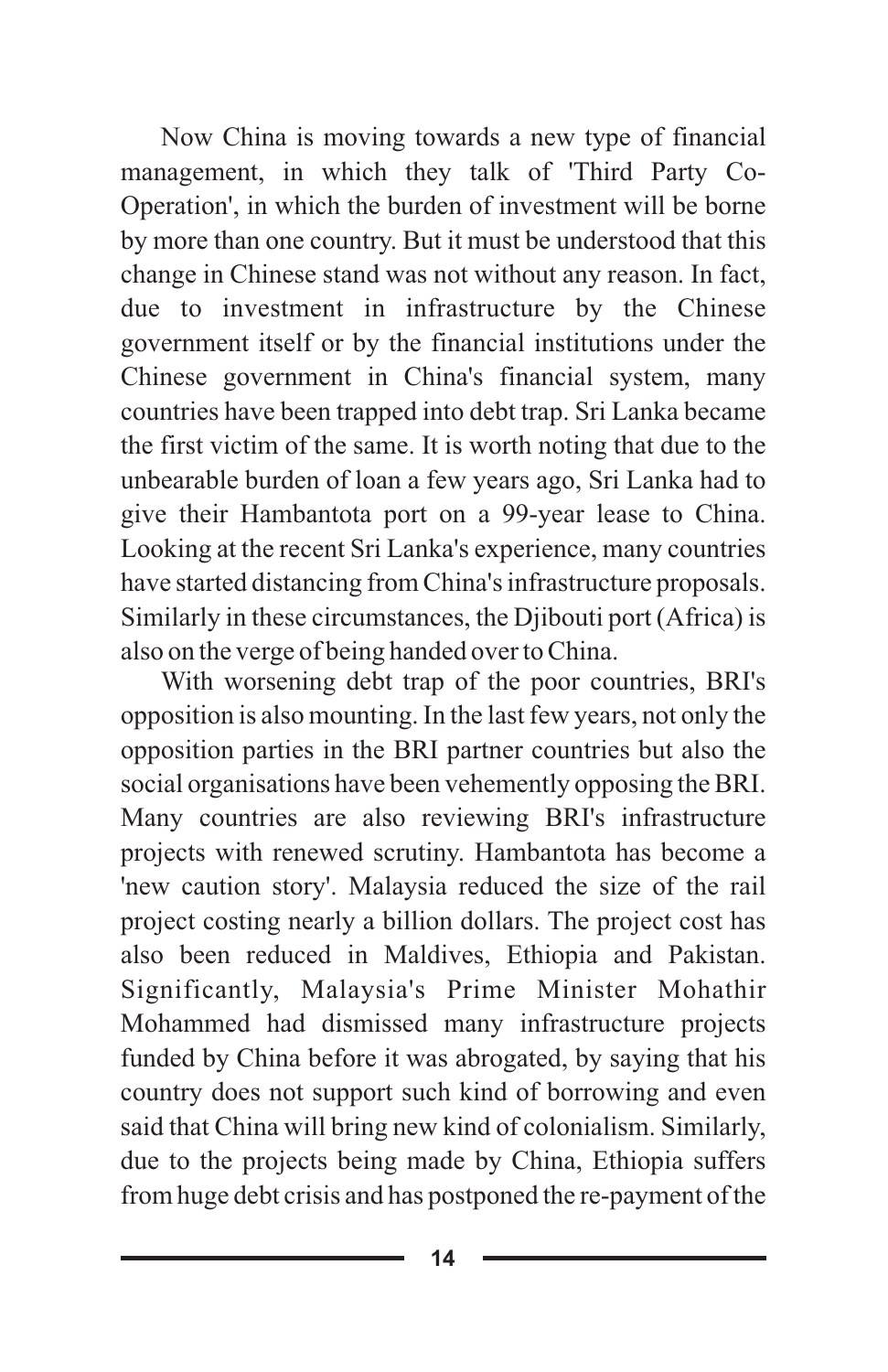\$ 4 billion rail project by 20 years ahead. Critics in Zambia also say that under the pressure of Zambian debt, China will control its state properties. Pakistan's balance of payment is increasingly widening due to the China-Pakistan Economic Corridor (CPEC) being built at a cost of \$62 billion. Wherever China's companies are building infrastructure projects, there is a growing concern in those countries due to their unbearable debt, that China is exploiting these countries by leveraging their resources and colonisation is increasing in true way. These problems being faced towards the implementation of the plan, forced China to change its entire strategy. One Chinese think-tank has asked Chinese enterprises to change their strategy with respect to BRI.

This attitude of China on infrastructure issues is being called 'debt trap diplomacy' across the world. All the countries around the global, whom China is approaching with infrastructure plans, are looking at these proposals with doubts linking the same with the experience of the countries falling into debt trap, and the resulting experience of parting with the strategic national resources, such as Hambantota port of Sri Lanka. It's important to know that the proposal of the Humbantota port was not financially sound, because it is known to be world's least busy ports. Because of this, revenue from the port was much less compared to the interest on the amount spent on the development of the port. As a result Sri Lanka had to part with the port and cede it to China on long lease. Experts believe that this port is strategically important for China, as China was able to increase its presence in the Indian ocean by occupying this port.

While analyzing the expenditure on China's infrastructure projects, an organization called Centre for Global Development, has concluded that due to this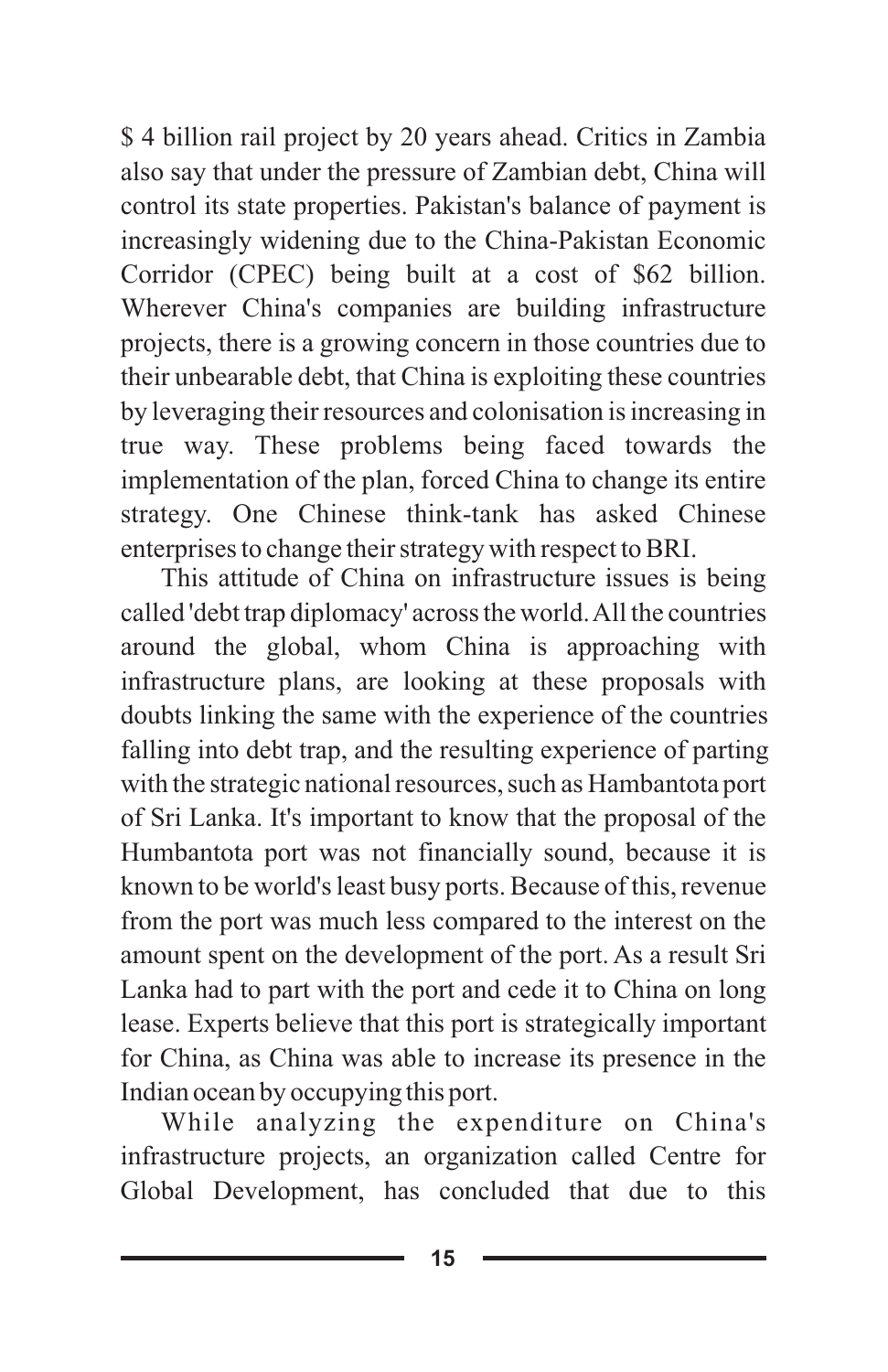increasing debt, the economic condition of eight countries will be miserable. A research institute named Centre for Global Development says that due to such kind of debt, the eight countries, that are approaching a very critical condition, are Djibouti, Kirgizstan, Laos, Maldives, Mongolia, Montenegro, Pakistan and Tajikistan. Research Institute says that China has failed to make use of efficient methods adopted by other international institutions in reference to this kind of loan. Many times, China waived debt, while many times the area and property have been snatched from debtor countries.

#### **Grande bee**

Institution a 'Think Tank', which is an advisory research institute of the Chinese Government, released a report in April 2019 which states that China's enterprises which are associated with BRI-related port projects are battling with problems today. It has been stated in the report that there are serious drawbacks in the professional evaluation of the projects. At the same time, there are serious issues in debt patterns. With the lack of transparency of information, there is also a complete lack of evaluation of the impact of these projects on the society and culture in the region.

Although the Chinese think tank itself is pointing to serious shortcomings in this context, the Chinese government has repeatedly said that international media is spreading misleading information about BRI. This is the reason why China is reconsidering the measures to disseminate information about BRI for the international world.

While China is saying that the global media is spreading misconceptions about BRI, on the other hand, due to China's debt trap diplomacy, USA, Japan, Germany, Russia and Australia have expressed dissatisfaction over the economic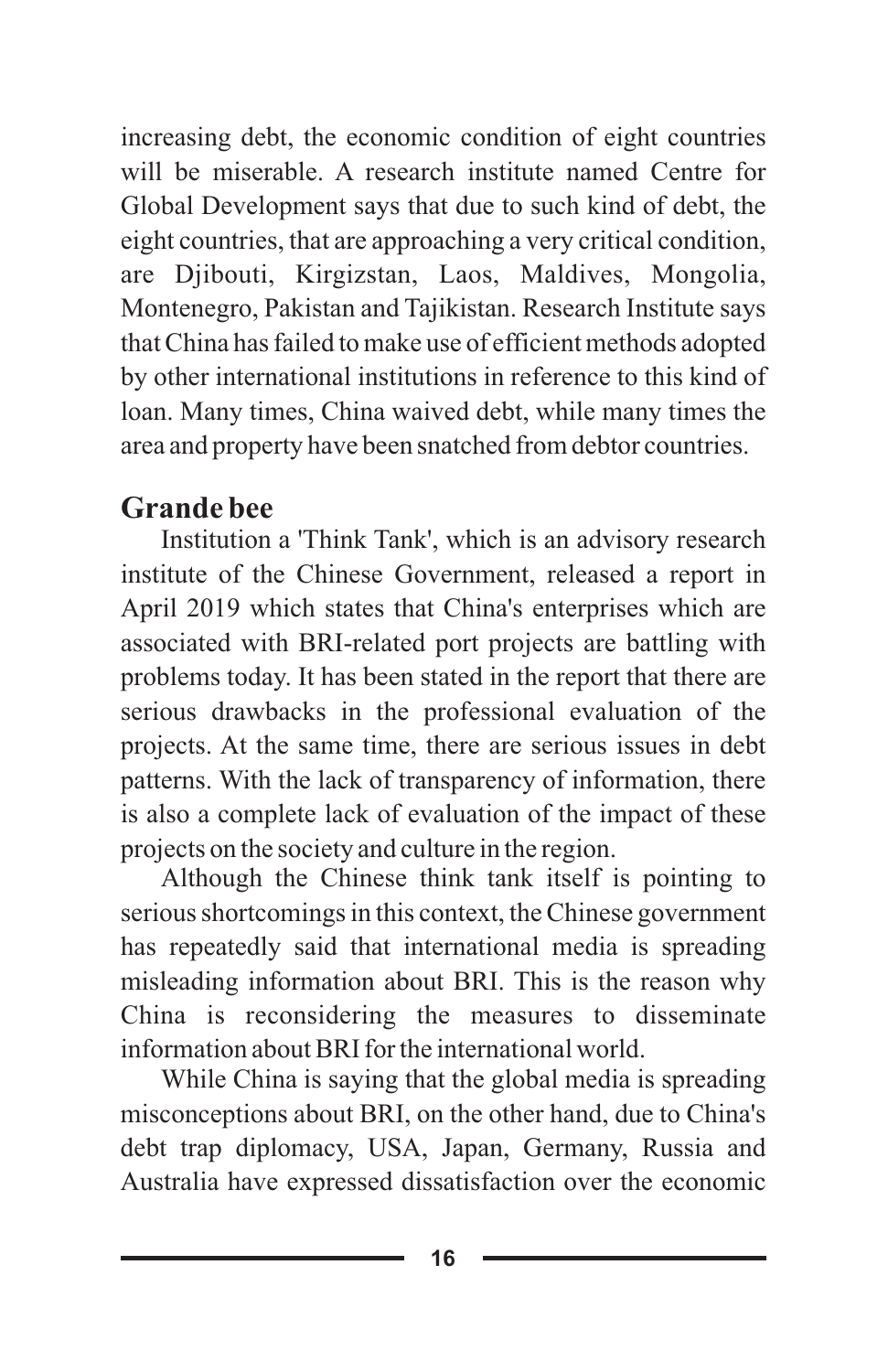and political impact on BRI countries. EU countries had gathered last year and accused China of breaching free trade and giving unfair benefits to Chinese enterprises. After Italy agreeing to several BRI projects, many European countries are extremely unhappy. Significantly, Italy has made 29 agreements with China, with an investment of \$ 2.5 billion and working closely with China regarding infrastructure especially Italy's ports, transport and logistics. 13 countries of the European Union are already part of BRI, but Italy is a major European power, which has sent a serious blow to western leaders opposing China's advances. Chinese companies are also no less culprit.

While on the one hand, through the development of infrastructure and through its blatant aggression of promoting trade, the Chinese government's strategy of trapping the poorer countries in its debt trap is being taken seriously; role of Chinese companies is no less dubious. Some people believe that both Chinese government and Chinese companies are exploiting poor countries in the name of building infrastructure. But some people believe that not Chinese government, but only China companies are culprit.

If we talk of Chinese companies engaged in infrastructure, then it is found that they are motivated by maximising profits. At the same time, due to government's control, they also have huge amounts of bureaucratic interferences, inefficiencies and negligence. They lure poor countries into the greed of cheap borrowing and also lure them to take projects that are not economically viable. They also give the officials of the respective countries a wrong opinion about the sustainability and benefit of those projects. Many times, governments come under their hoax and sign even non-subsidized loans, which are impossible to repay. It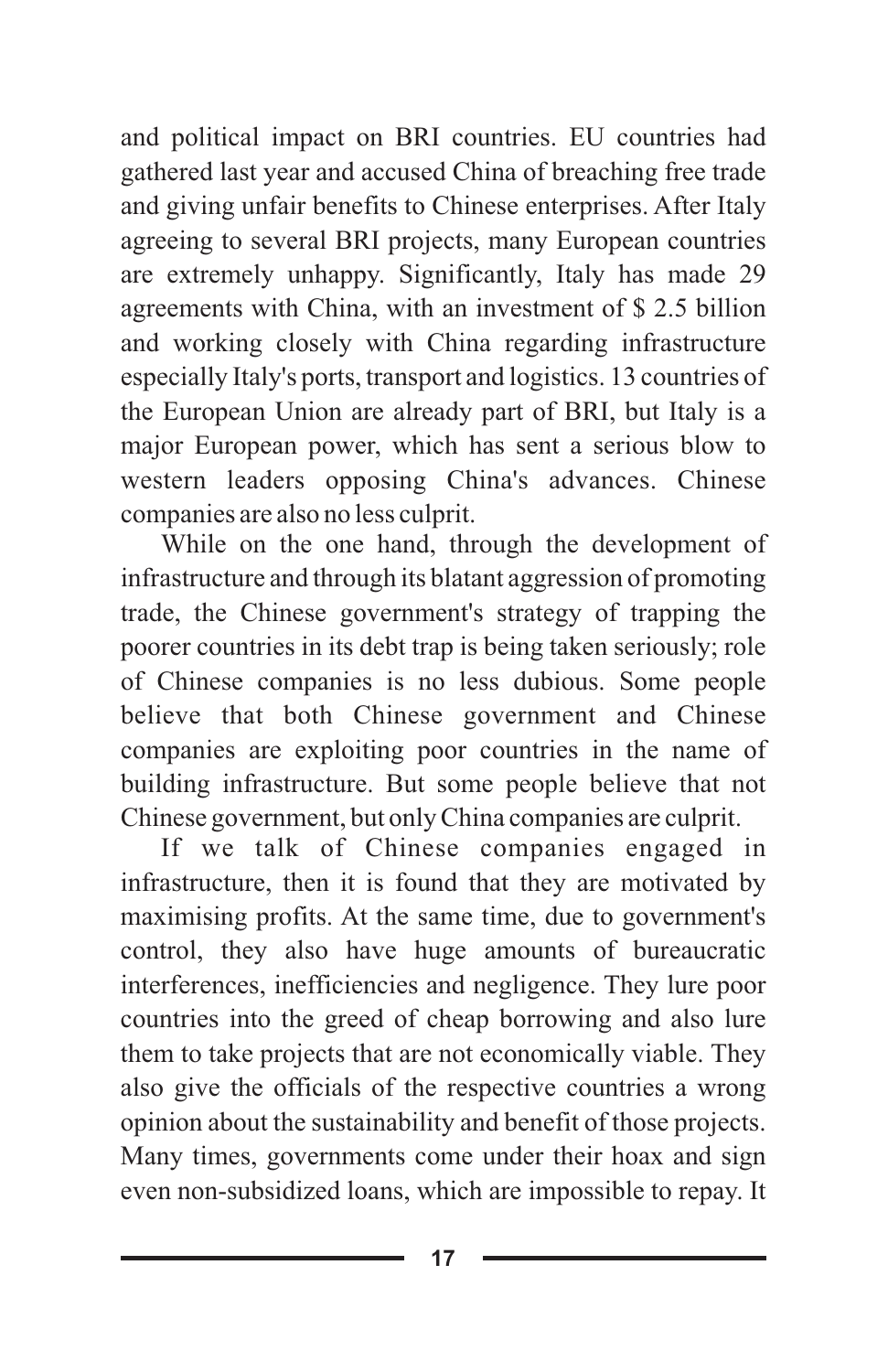can be said that although Chinese companies are also culprits to a large extent in trapping the countries into debt trap, in spite of this, the Chinese government cannot be relieved from the charge, deliberately blaming the construction of infrastructure, the poor countries being implicated in debt trap and their resources are being captured. But whether Chinese companies are guilty or the Chinese government's nefarious diplomacy, the loss is only for the poor countries.

#### **BRI is China Centric**

China doesn't concede that BRI is a strategic plan and calls it an 'initiative' and is therefore encouraging countries to come forward to build infrastructure in their respective countries with China's initiative, and help themselves grow their trade and therefore GDP. This may also improve movement of people and help cultural exchange. China says that BRI will help people living in these countries, especially poor countries, to improve their living standards and they will become part of global trade. However, if we try to analyse deeply we find that all these plans are China centric. Firstly, we must understand that China has huge foreign exchange reserves, and China has been searching for new grazing grounds to invest and get better returns from this pile up of foreign exchange reserves. Secondly we need to understand that Chinese economy has been receding for many years, firstly due to global recession and lately due to beginning of trade war by USA under Donald Trump. Under the circumstances first endeavour of the Chinese government is to fetch new business for its companies, especially infrastructure companies. Most of the contracts for BRI projects have gone to Chinese companies only. These companies are generally under the ownership of Chinese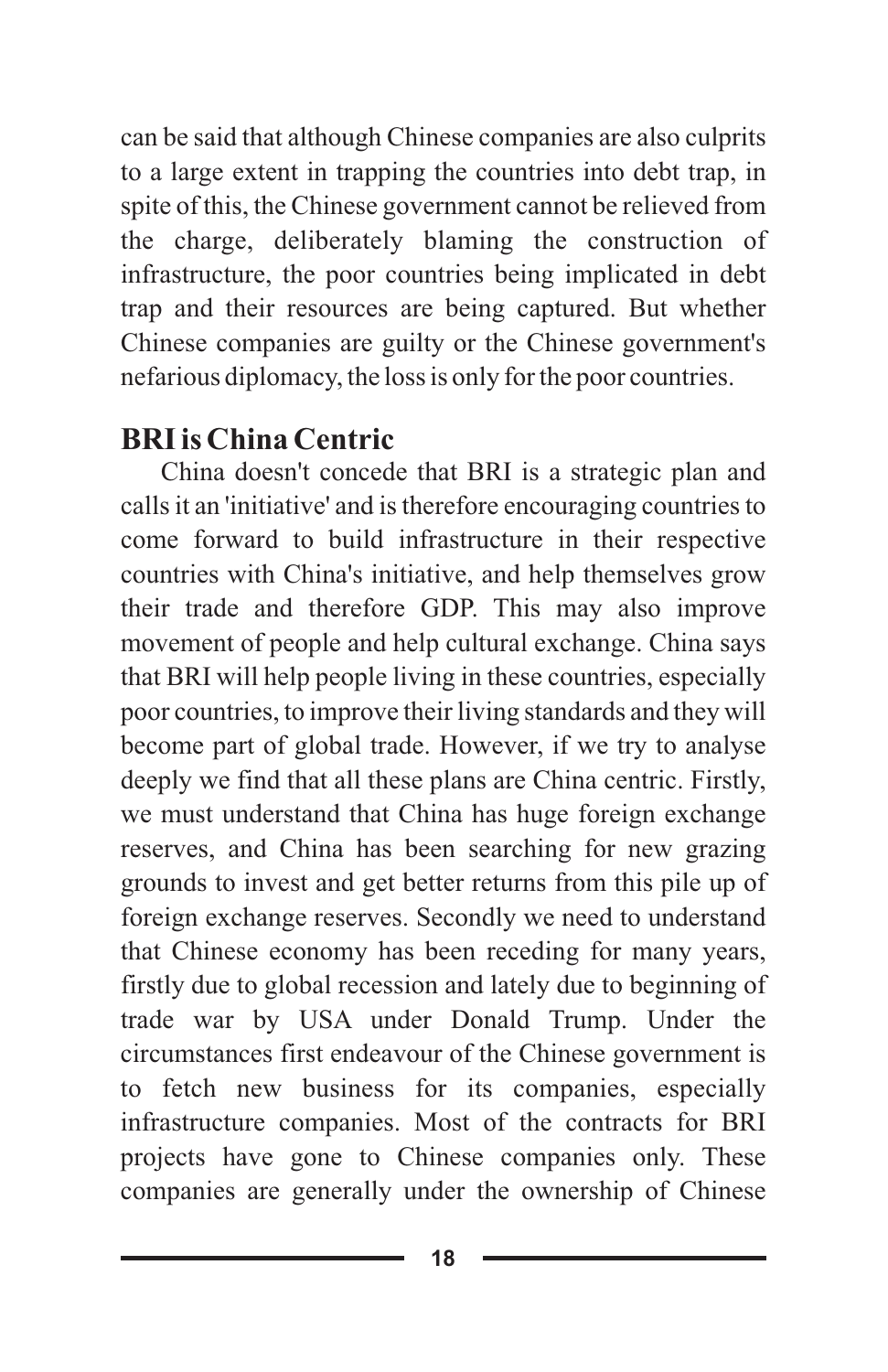government. Further, China is destined to gain from improved connectivity due to BRI projects, because its trade with US is going down due to trade war and it wants to compensate the same by increasing its trade with other countries.

In this context many experts believe that this is being carried out under China's well thought of strategy. It's believed that under Xi Jinping reign China, while trying to register its presence on global map firmly, has been trying to shape global standards and institutions. Former Editor of Far Eastern Economy says "This is manifestation of Chinese ambition to become superpower in 21st century." That is real intent of China is to change geo political balance in the world.

Some experts try to explain BRI little differently and they say China's image before its neighbours would improve with this as BRI would help them improve their economy.Some other experts try to explain BRI in the context of America's diplomacy. In 2011 when US Administration under Obama started concentrating on Asia with renewed interest, China thought it to be an attempt to reduce its position in the continent. Aformer Chinese Military officer said that BRI is a strategic attempt to counter American advance towards East.

China is also trying to develop its western region, which has remained more or less neglected so far, with this initiative. Therefore one can conclude that China's BRI is an attempt to overcome problems faced by its economy to take Chinese economy on the path of sustained development. It's notable that most of the developing countries, striving to develop, have been plagued with the problem of 'Middle Income Trap'; and they fall into a trap due to one reason or the other, after reaching a level of income. This is what is called 'Middle Income Trap'. Chinese government's objective is to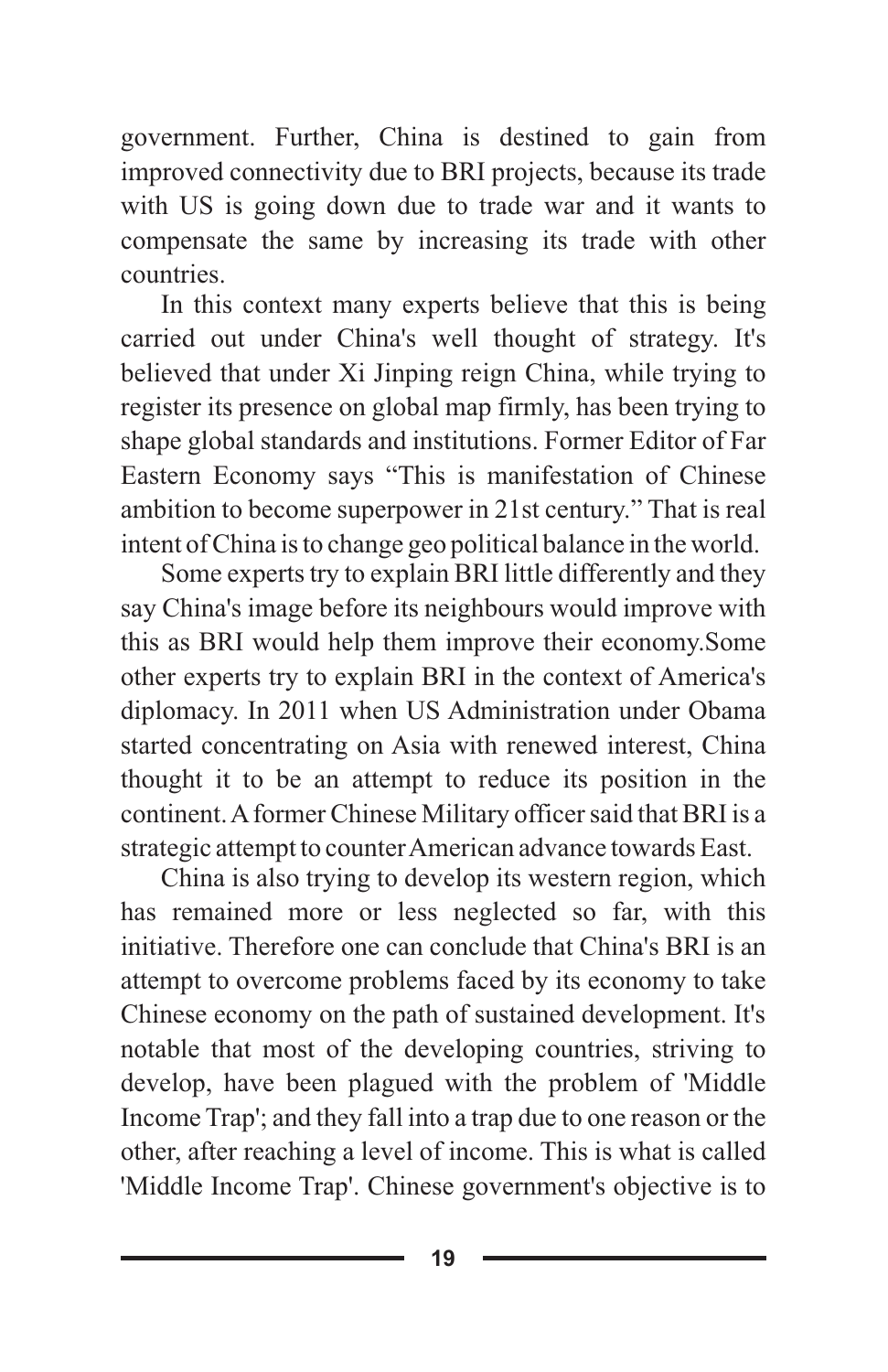give a boost to Chinese exports with the help of BRI, to help China come out of declining trend.

Whether we go by what experts are saying about BRI or we make a reality check looking at implementation system of BRI projects, we are made to understand that BRI is primarily China centric. Though we find rampant corruption in implementation, indiscipline, lack of planning and inflated costs, Chinese government has been pushing BRI hard, riding on its financial muscles.

Experts believe that since China has a large amount of foreign exchange reserves, which are not being used appropriately, and China is not getting fruitful returns, utilising these unused foreign exchange reserves will be possible in BRI. Significantly, China has foreign exchange reserves of nearly \$ 3000 billion.

Chinese government companies, who have been going through a huge financial crisis in the absence of business, can expand their work through BRI, especially construction and engineering services abroad and earn huge profits.

#### **Can BRI save China from downfall?**

Through such a large scale development project, China is trying to entrap the BRI countries and establish their economic dominance. Simultaneously, China also has an endeavor that its companies will have the opportunity to fetch business through these projects. The way the plan is being executed and the infrastructure that has been built so far, mostly the Chinese companies are getting benefitted. Many times, Chinese companies are also making profit from fraud and wrong methods. Generally, Chinese companies are making profits in the creation of infrastructure in less prosperous markets. The Chinese investment firms, which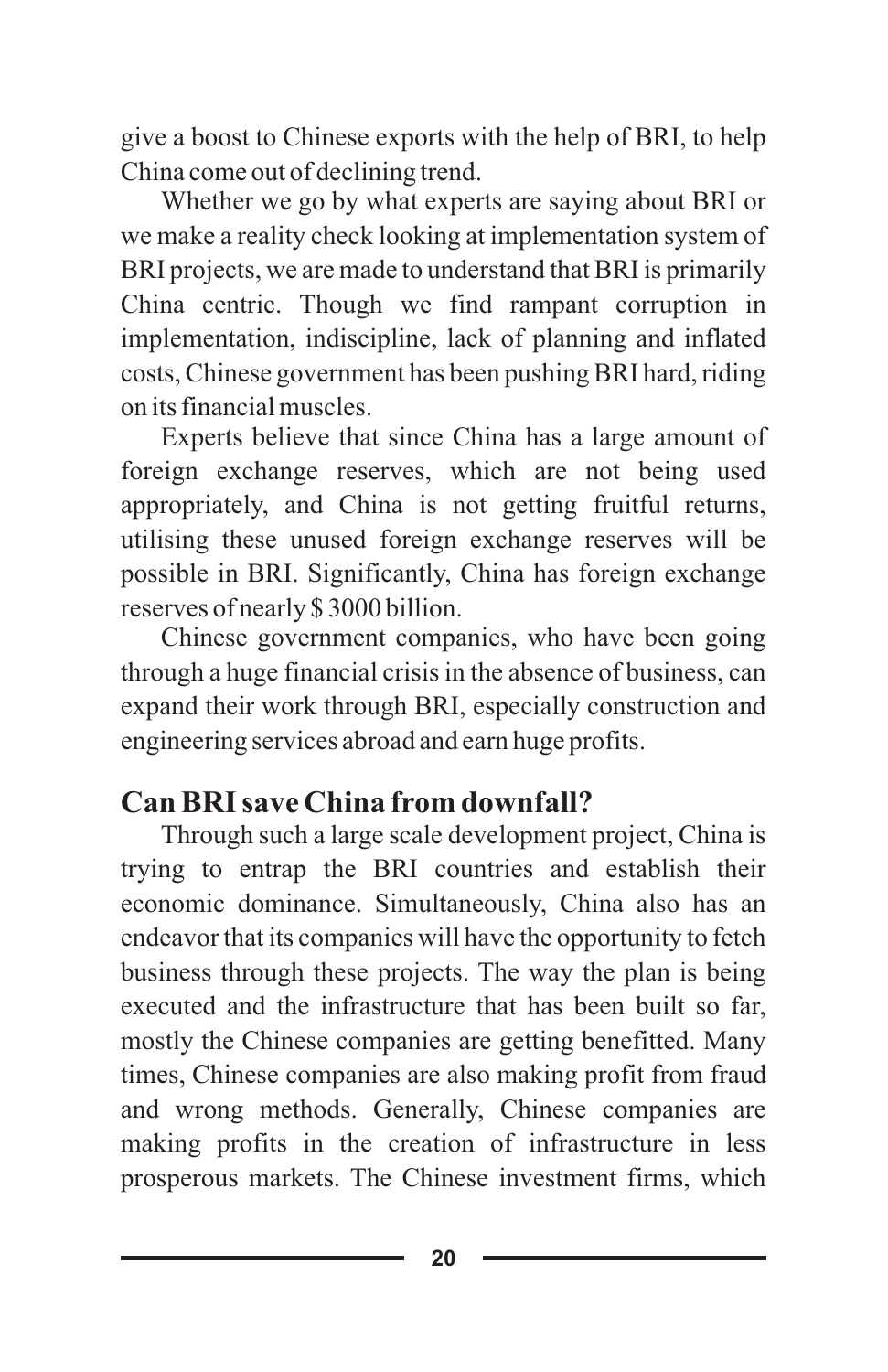have been hit by recession, has mostly benefited from these projects.

There is a lot of criticism of China due to trapping of these poor countries into debt and the indiscipline of Chinese companies. Due to the inefficiency of the Chinese companies, lack of adequate planning and lack of transparency, questions have started arising regarding the BRI scheme. In such a situation, the Chinese government has begun to change the entire strategy of BRI. Now they are talking about 'Third Party cooperation' and shared investment by different countries. Now China has understood that it will have to share the benefits of business through BRI with other countries. European companies have also started making cost benefit analysis of BRI projects.

#### **Rising fears against China**

It is clear that China is pushing its interests through BRI, whether it is the investment of China's large foreign exchange reserves, business arrangements for its companies, and the trapping the poorer countries of the world into deep debt, to pursue their strategic interests. However, China's disguised or actual scheme is being hidden from the world and it is being told that it is pushing the BRI scheme for world welfare. China says that it is trying to increase the connectivity between the countries of the world through the BRI, thereby increasing trade between these countries, with an estimated objective to increase growth, promote cultural exchange and end poverty.

But China's logic is not being accepted by the world on its face value. The way China is aggressively pursuing BRI, it is also leading to a number of doubts in many countries of the world. There is a growing apprehension that the unity of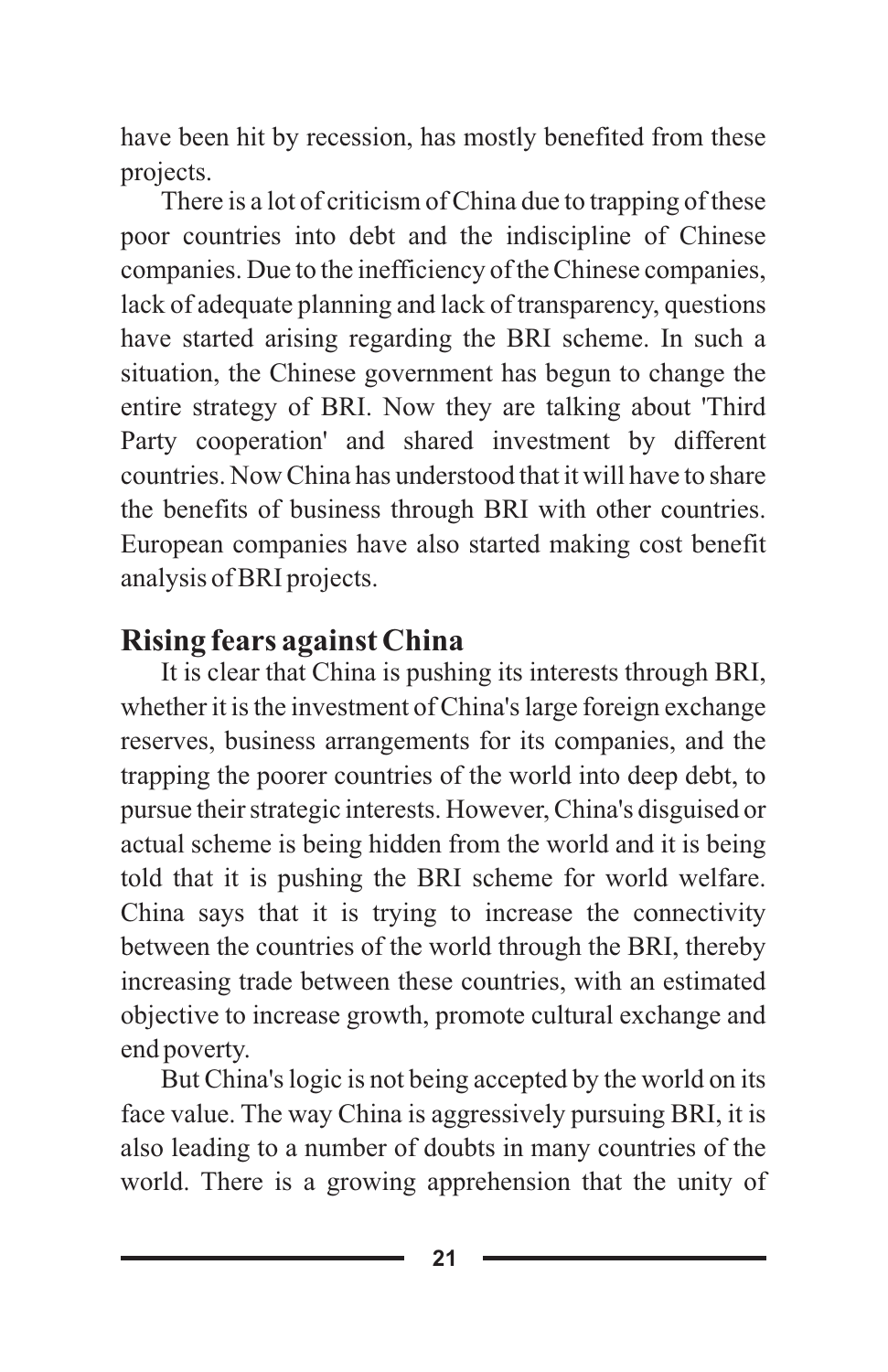ASEAN countries can be broken by BRI. At present, ASEAN's leadership was trying to preserve the regional interests; due to the BRI project, there are agreement by China and other countries on bilateral basis, which may lead to regional economic focus on China.

At the same time, there are concerns due to the problem of debt crisis coming to many countries, that China is pushing the debt-laden diplomacy through BRI. Due to this, sovereignty and autonomy of the nations is being affected. By using the logic of economic development, China has increased its concern about the establishment of its sea ports in Myanmar, Pakistan, Sri Lanka etc. in the Indian Ocean region. Non transparent contracts, predatory loans (under debt trap strategy), of the deal and corrupt deals; are all affecting the sovereignty of the countries.

The countries of this region, which have border or maritime disputes with China, are also apprehensive that the way the main infrastructure projects are being transmitted through China, it may have an adverse impact on national security. Meanwhile, China has called for its immigrant citizens to be included in this scheme, due to this, there is concern among countries like Malaysia and Indonesia.

Because of China's aggressive implementation of its BRI scheme, its opposition is increasing at the global level. Particularly the world's largest powers like America, India and many countries of Europe, many countries stand in its opposition. To somehow tone down the opposition of BRI, China has started lowering down its bigger plans. China is trying to make clear and well-defined rules in the projected infrastructure project. The Chinese government is also exploring the possibility of redefining the BRI project so that the level of transparency can be increased. China realises that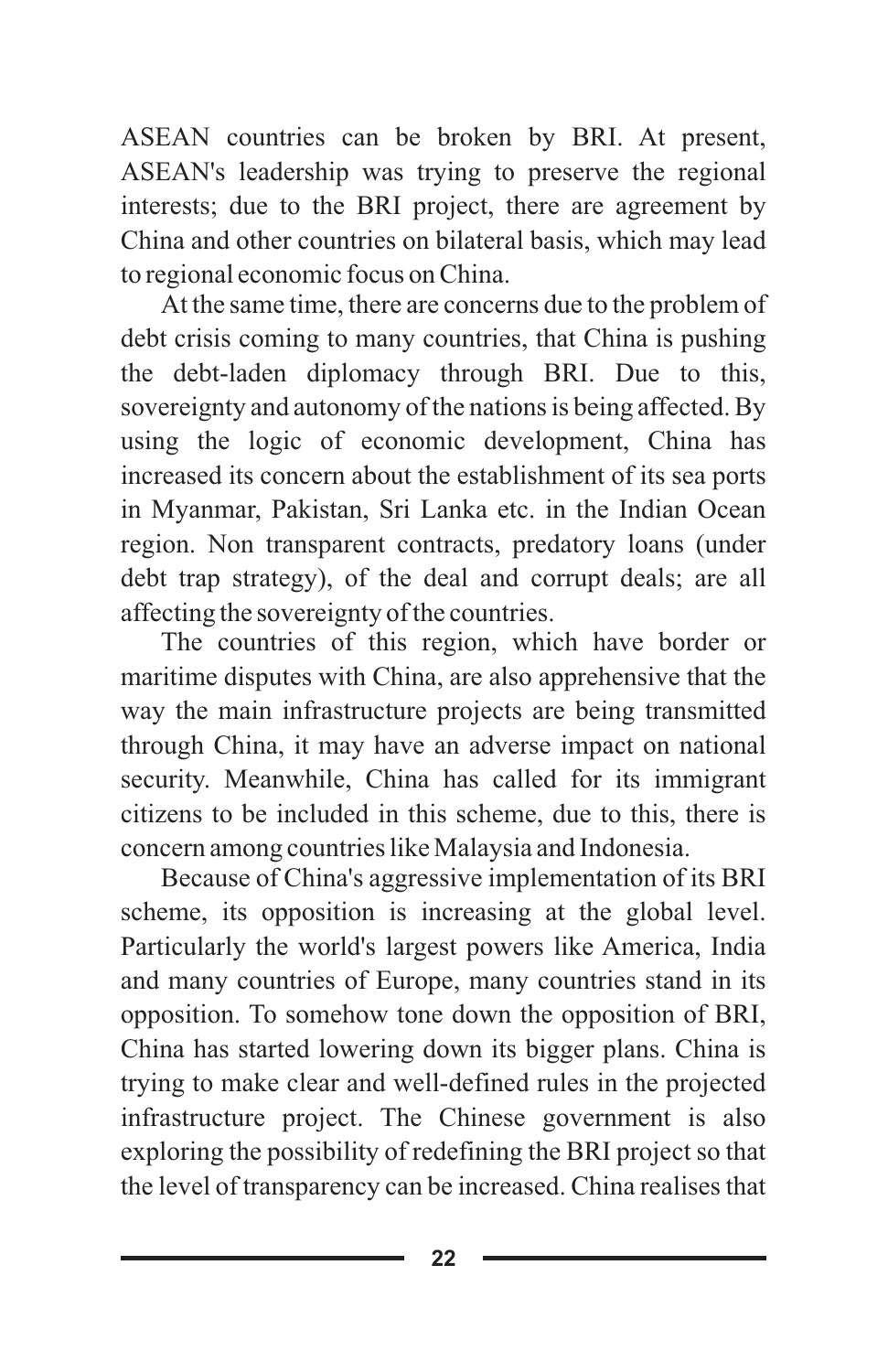it will not be able to run such projects single handed. After the change in China's stance, positive signs of increasing its partnership with other global powers like Japan, etc. have also been shown, and Japan is also ready for cooperation for investment in Thailand. China must consider that instead of forming a China-centric project, it should be changed into multilateral project, in which the participation of all the small countries should is ensured. If this happens then it is possible that the big powers of the world can come forward to take this project seriously.

#### **Pakistan's experience with BRI**

The China-Pakistan Economic Corridor (CPER) is said to be the first project of BRI. To understand the future impact of BRI, Pakistan's experience of CPER is actually the torch bearer for the world. Four years ago, the then Prime Minister of Pakistan, Nawaz Sharif, had said that the CPEC would prove to be a 'game changer' for Pakistan and South Asia. But after four years, the way in which Pakistan has sunk into debt, the government revenue is not growing, and the GDP growth of Pakistan has dipped from 5.8 percent in 2017-18 to 3.4 percent in 2018-19 and in 2019-20 it is expected to dip further to 2.7 percent, nobody in Pakistan can afford to say that the CPEC is a 'game changer'.

Today Pakistan is going through a huge payment deficit. The advantages of CPEC are not seen anywhere. This plan of 15 years between 2015 and 2030 will include industrial zones, Special Economic Zones, construction of power projects etc. By 2018 \$18 billion has been spent on 22 projects, out of them there were 10 power generation and 3 road projects. Interestingly, 4000 MW of additional power is being generated from these power generation projects, but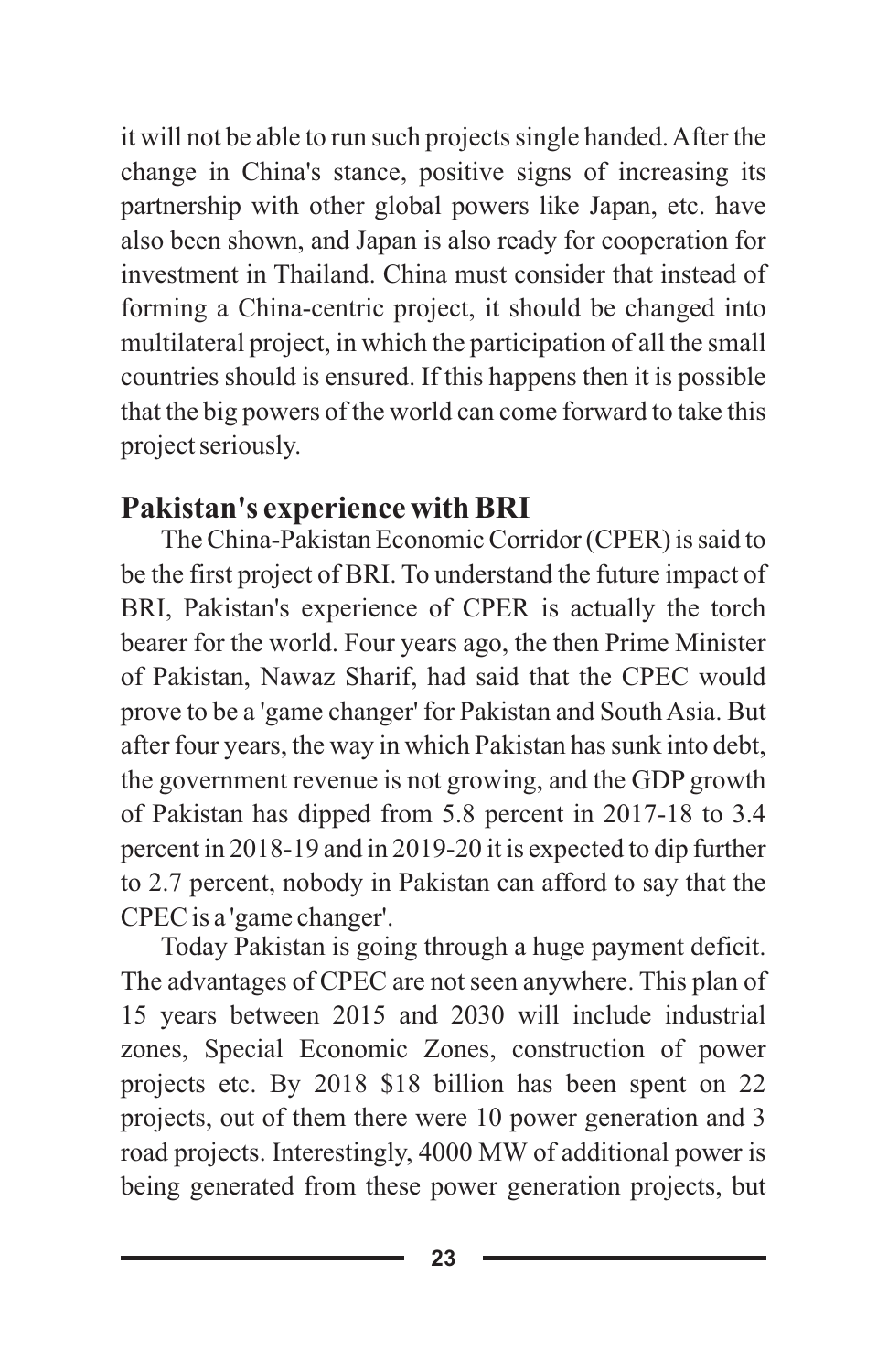without much use, since Pakistan does not have the capacity to transmit and distribute electricity, because its transmission lines, transformers and grid have worn out. The point of concern for Pakistan is even more acute due to the production cost of electricity, theft, transmission and distribution losses; and the cost of security by the Chinese people in these projects. All these factors are pushing the cost of electricity from these Chinese projects to an extra ordinarily high level.

Another major project of CPEC, Gwadar Port, which was inaugurated in November 2016, is not earning sufficiently, since the port has to compete with other ports in the region and there is a lack of industrialisation there. It is worth mentioning that for the next 40 years, China is destined to get 91 percent of its earnings from this port.

In the same CPEC project, a 7000 km long pipeline is also being set up, which will take oil and gas from Gwadar port to the city of Tianjin, China, east of China. Interestingly, the cost of transportation of oil from this line is higher by \$10 per barrel as compared to waterways. The success of the Dasu Rehabilitation Project will also depend on the use of that infrastructure. While India, Iran and Afghanistan are holding Pakistan responsible for terrorist activities, there is very remote chance that they will use the infrastructures made in Pakistan for their businesses.

It looks that due to the huge cost of the construction project in China, the burden of debt is increasing on Pakistan and due to the pressure of payment and most uncertain benefits from these infrastructure projects Pakistan is in deep trouble and woes of Pakistan May multiply in future. Therefore, Pakistan need not be very optimistic about CPCSE project.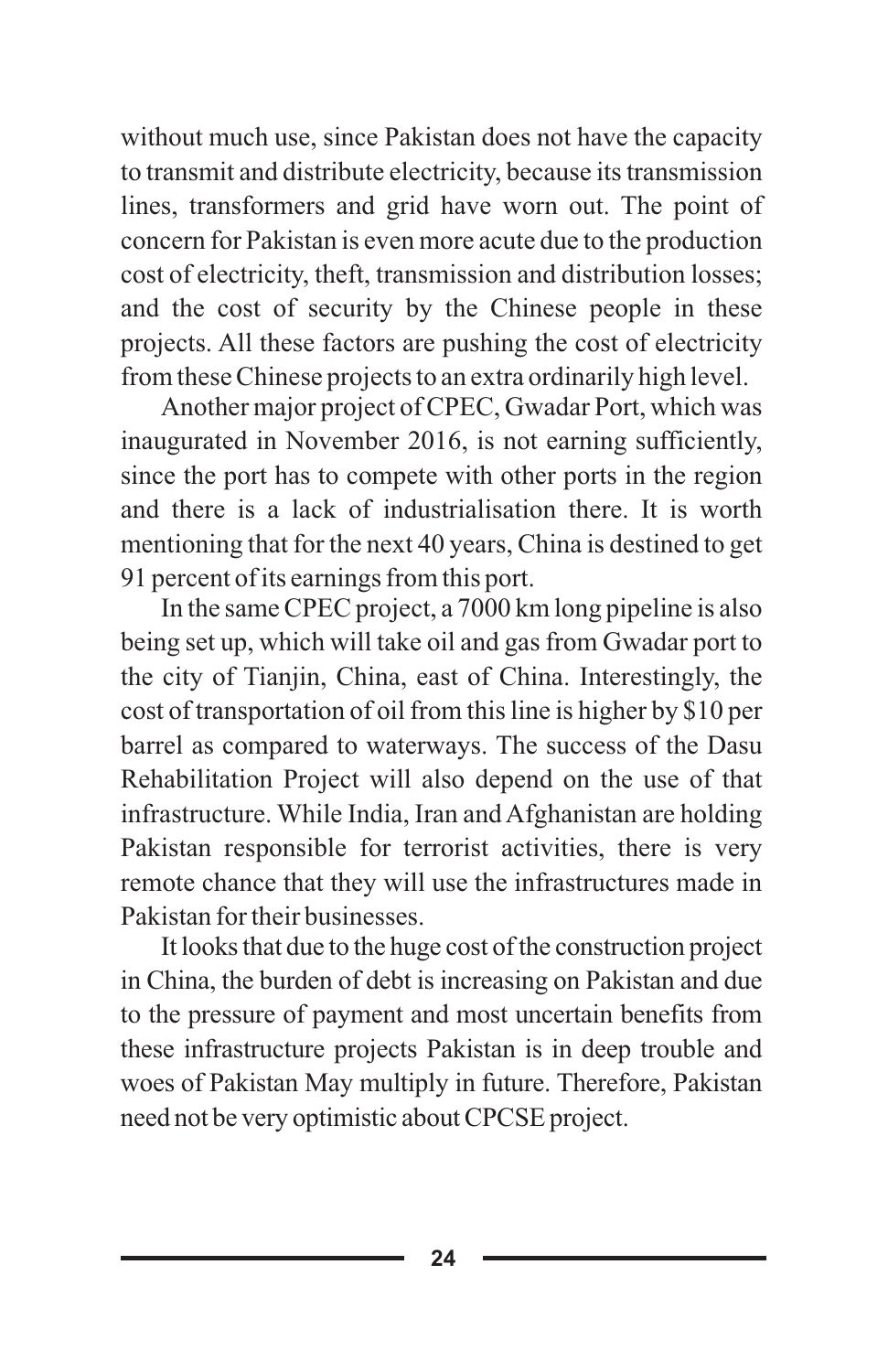#### **What is the way forward?**

So far, BRI is being seen as a one-sided initiative of the Chinese government. But the way BRI is getting unfolded, it has become clear that unless it is not brought to a multilateral forum, it will be difficult for China to take it forward. With emerging scenario, it's now clear that though, BRI has been a one-sided initiative, however it can't move forward unless multilateral approach is adopted. How the conflict between these two ends would be resolved is the major problem of BRI. Involvement of international financial institutions like World Bank, Asian Development Bank etc. has started as their affiliation with this work is being sought. The World Bank has made studies about this project. The World Bank believes that it is already deeply connected to the BRI countries and it is also a partner in some BRI projects, and these projects are worth nearly \$80 billion. But expressing concerns about this, the World Bank has also pointed towards the challenges and dangers arising out of BRI. In the last five years, BRI projects have been struggling with numerous problems. In terms of numbers, 14 percent projects involving 32 percent cost of present BRI projects are running through difficulties. The lack of local stability, unilateral decisionmaking process, lack of local industrialisation and labor force participation as well as escalation of cost, problem of land acquisition, etc. are the major problems being faced by these projects. The World Bank has recently started studying the proposed benefits of the BRI project and the policy and regulatory solutions for the problems being faced there. Similarly, the Asian Infrastructure Investment Bank is studying about better regulation and management of BRI projects. We have to understand that there are many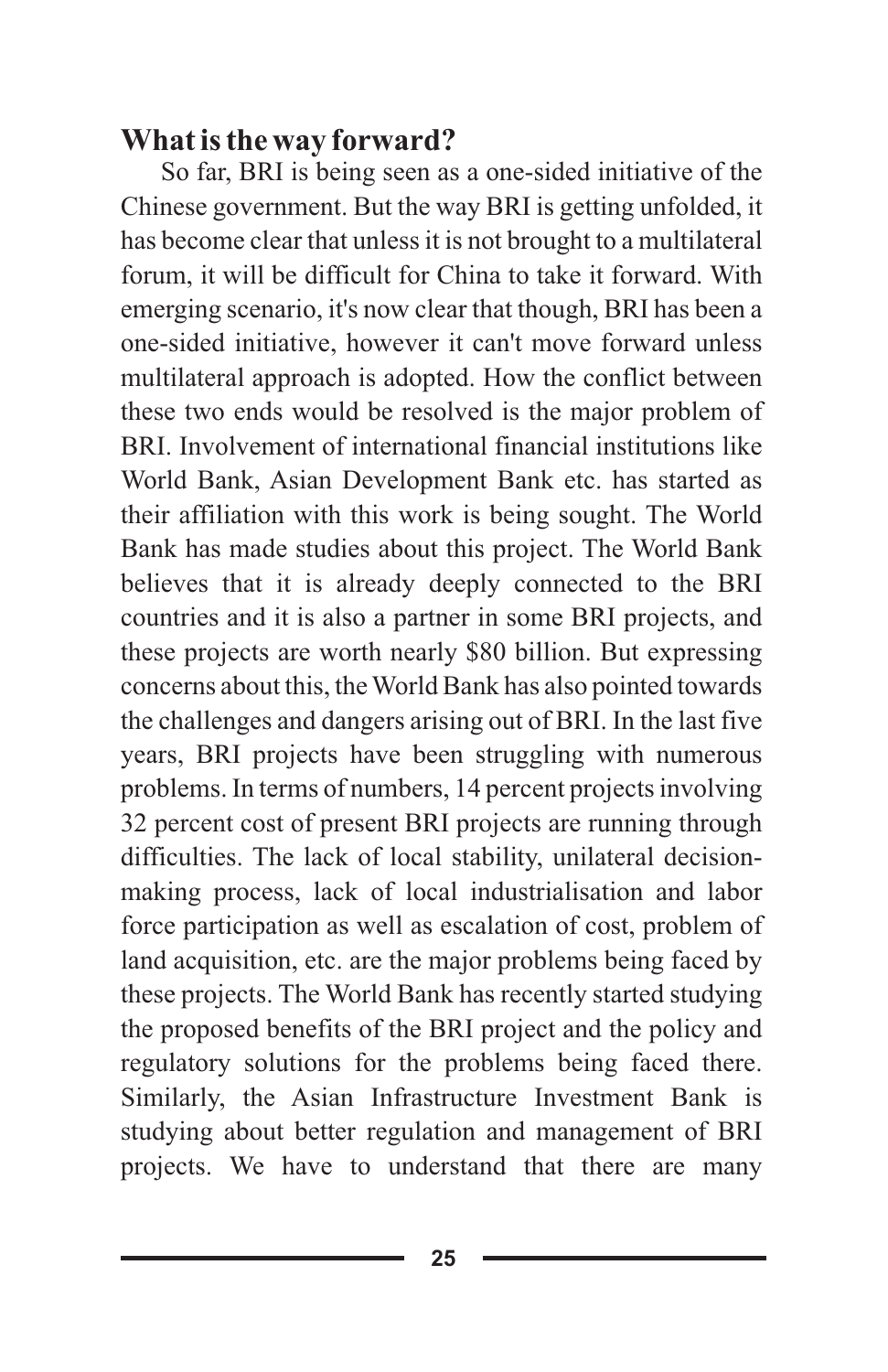apprehensions of the World Bank about BRI. This has been discussed in detail in many reports of the World Bank, but there are scant efforts by International Financial Institutions to take BRI project in their hands. China's paradox can be a snag in the solution to this problem. The time has come to come clear whether China will come out of its 'China Alone' policy and make extensive efforts to advance BRI through global platforms. If it doesn't happen China will create obstacles in its own plan.

#### **Eight countries at Risk of Debt Trap**

There are 23 BRI countries which were subject to debt distress according to international standard measures of debt sustainability. However, out of these 23 countries 15 countries were considered to be less vulnerable to debt distress. Eight countries are identified to be subject to debt distress due to future BRI related financing. Maldives, for instance, had debt to GDPratio of 73.1 percent in 2015, which increased to 83.1 percent in 2016 and by 2018 the forecast was it would increase to 109 percent. Similarly other countries are also subject to similar kind of situation.

Though Debt-GDP ratio shows the vulnerability of these countries due to unsustainable debt burden, a qualitative analysis of debt situation of these countries give us a more clear and horrifying picture about the same. In this context bilateral relationship of these countries with China can be a useful guide for the future vulnerability of debt.

### **Djibouti**

Recent IMF assessment about the Djibouti's borrowing program reveals that in just 2 years between 2015 and 2017, Djibouti public debt has increased from 50 to 85 percent of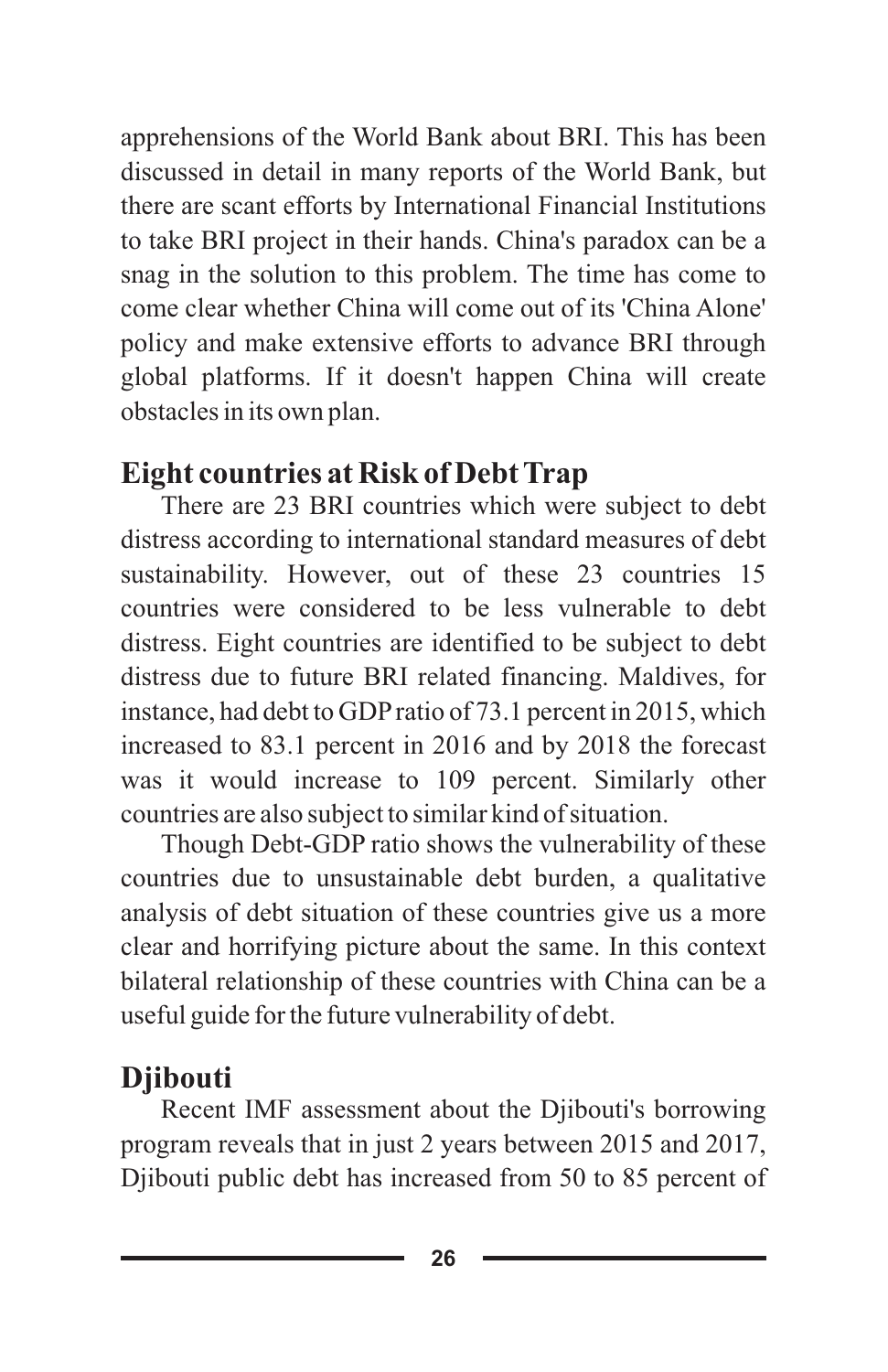GDP. This is unprecedented for any low income country. This makes Djibouti vulnerable as most of this debt consists of government, guaranteed public enterprise and is owed to China government owned China Exim Bank. China has provided total funding of \$1.4 billion for Djiboutis major investment projects, which is equivalent to 75 percent of Djibouti's GDP. In future, new projects which are in pipeline, are two airports, a port at Ghoubet, an oil terminal and a toll road. Some of these loans are at high commercial rate. Though, IMF has been issuing cautionary statements about Djibouti's vulnerability due to projects, not earning sufficient revenue, Djibouti continues to borrow both at lower than market rates and at high commercial rates. All this makes Djibouti subject to high unsustainable debt.

#### **The Maldives**

Promotion of national tourism, upgradation of urban infrastructure and adoption to climate change in accordance with National Sustainable Development Strategy are some of the stated objectives of an unprecedented public investment program in Maldives. Three most prominent investment projects include upgradation of international airport costing around \$830 million, a new population centre and a bridge near airport, costing around \$400 million and relocation of the major port (of which no cost estimate in available). In all these projects China is heavily involved. Though, China's Exim Bank has announced financing of airport project at concessional rates and repayment terms, IMF and world bank have put Maldives at a high risk of debt distress due to its vulnerability to exogenous shocks.

Lao People's Democratic Republic ("Laos") Though Lao's GDP has been growing at an average growth of 8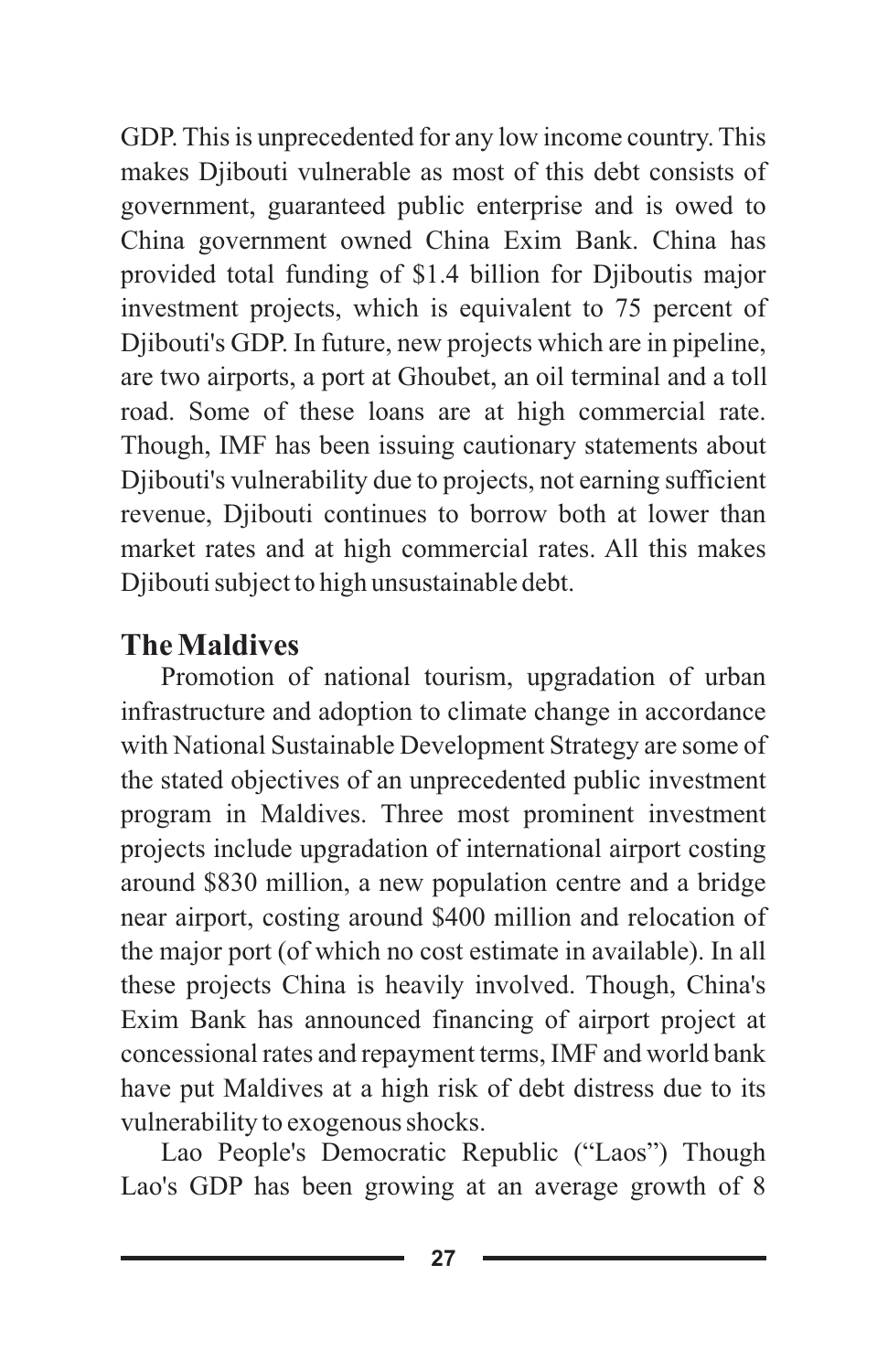percent, it continue to remain among poorest countries in South East Asia. It plans to build China Laos railways. IMF has been raising doubts since 2013, about the ability of Laos to service its debt, if it moves ahead with this railway project, which involves a total cost of \$6 billion, which is nearly half of Lao's GDP. Although, Ministry of Finance of Laos is maintaining that Laos's government will not give guarantee for the majority of financing from China (China Exim Bank), however, the government will definitely be under considerable stress to cover any losses. Secrecy is being maintained about the financial terms for many elements of the project, but the fact remains that Laotian government itself has signed loan agreements with China Exim Bank, which means all sovereign guarantee for same

#### **Montenegro**

.

According to World Bank's estimates Montenegro's public debt may increase to 83 percent of GDP in 2018, if there are no fiscal adjustments. Reason for huge piling up of their public debt is building of infrastructure project, namely, a motor way linking the port of Bar with Serbia. This would integrate Montenegrin transport network with those of other Balkan countries. For this a loan to the extant of 85 percent of the project cost would be provided by China Exim Bank under an agreement reached in 2014. Total cost of the project is \$ 1.1 billion which is 25 percent of Montenegro's GDP. In this SB process, whereas first phase of project may complete smoothly, however, as per IMF's, estimates troubles would start in second and third phase, as non-concessional loan provided by China could lead to debt default.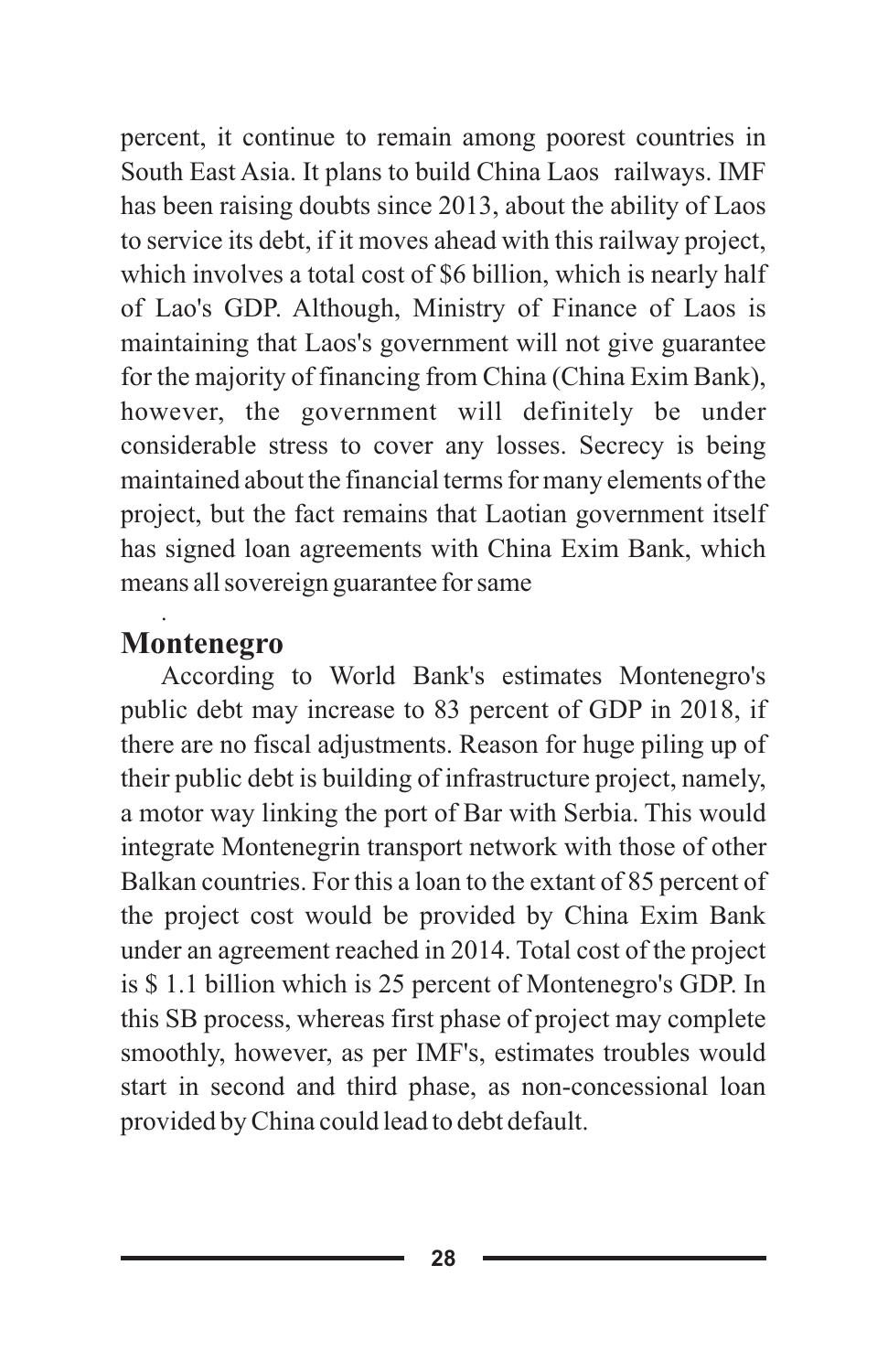#### **Mongolia**

Case is made that Mongolia's future economic development depends upon the large infrastructure investments, which are likely to raise productivity and facilitate exports. However, these projects cannot be funded by internal resources. Mongolia needs concessional loan. China Exim Bank offered financing of \$1 billion at a concessional rate in 2017, for hydropower project and a highway project from the airport to the capital. But as per the information available, power project is stalled and money is being transferred to other project. It is apprehended that Mongolia may soon default in the repayment of loan, despite its concessional financing by China.

#### **Tajikistan**

Tajikistan is the first leg of the land based projects of BRI. Tajikistan is one of the poorest countries in Asia and has been assessed as being at high risk of debt distress by IMF and World Bank. Tajikistan plans to increase its external debt both at concessional rates and at non-concessional rates, to pay for infrastructure investment in power and transportation sectors. Some of these elements support BRI. Further there is a gas pipeline going through Tajikistan, which is financed by China and there would be pressure on Tajikistan to bear some of its cost. Tajikistan has also issued \$500 million in Eurobonds to pay for a new hydro power project. China accounts for nearly 80 percent of increase in external debt of Tajikistan between 2007 and 2016.

### **Kyrgyz Republic (Kyrgyzstan)**

Like Tajikistan, Kyrgyzstan is also a relatively poor country. Many new BRI related infrastructure projects are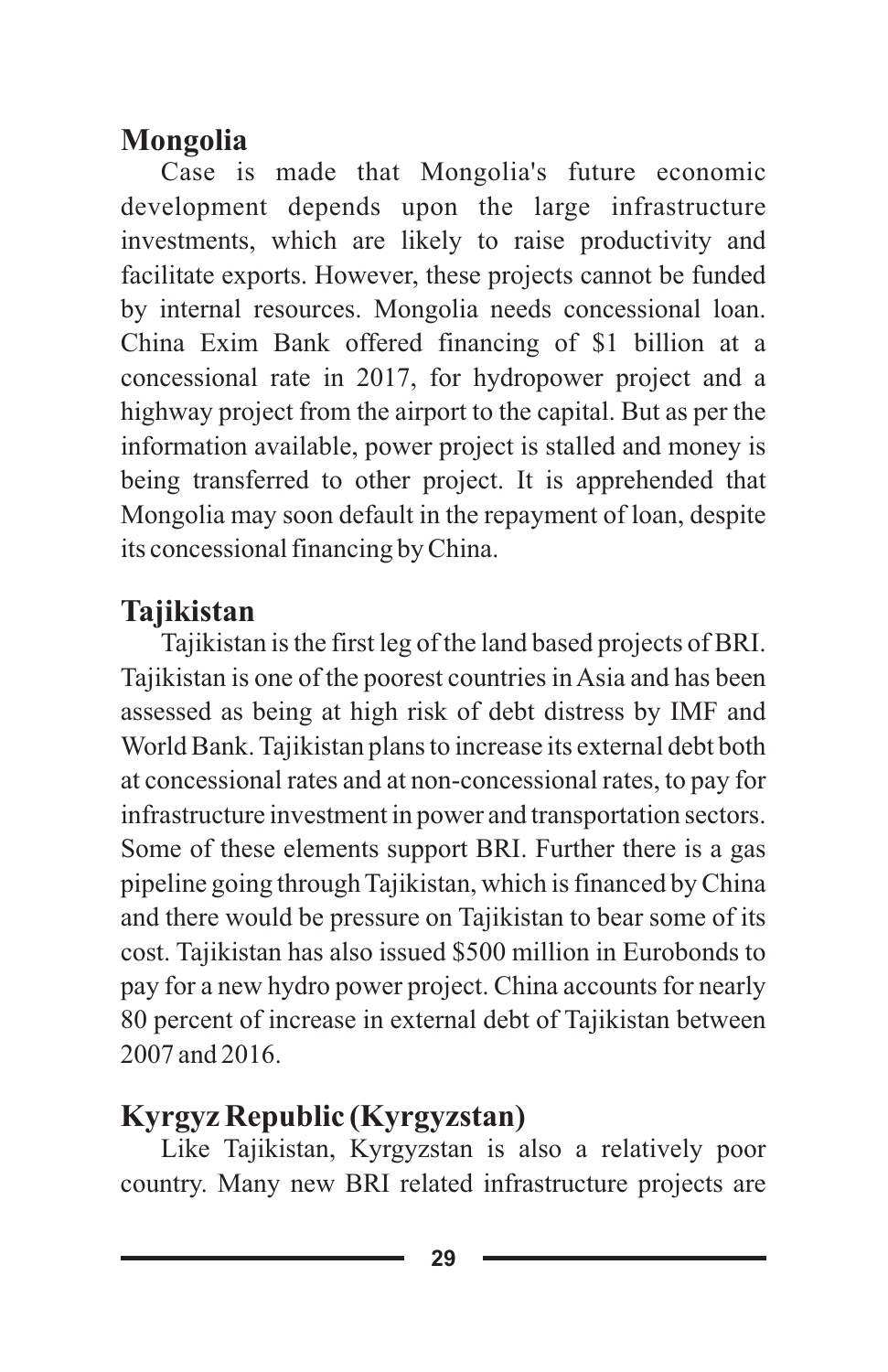being constructed there, with external debt by March 2017, its sovereign debt reached 65 percent of GDP and 90 percent of this debt was external debt. Largest single creditor to Kyrgyzstan is China's Exim bank with a total loan of more than \$1.5 billion, which is 40 percent of country's total external debt. The projects are a chain of hydro power plants, a China-Kyrgyzstan-Uzbekistan railway, additional highway construction and completion of Central Asia-China pipeline. With increase in public investment of the kind mentioned above, its currency has depreciated significantly and although Kyrgyzstan is considered to be at moderate risk of debt distress, Kyrgyzstan remain vulnerable to shocks.

#### **Pakistan**

China-Pakistan Economic Corridor (CPEC) is at the center stage of BRI. Total value of CPEC projects is estimated at \$62 billion, of which \$33 billion is in energy projects. China is financing nearly 80 percent of this amount. The debt distress has compelled Pakistan them to cancel many of the projects including three major road projects. The major reason of Pakistan's risk of debt distress is high interest rates being charged by China. Reports indicate that whereas China Exim Bank is charging nearly 2-2.5 percent concessional rate in other countries, Pakistan's loans are being charged at 5 percent. According to IMF, Pakistan's public debt ratio to GDP may go above 70 percent because of these adverse shocks. Pakistan is already under huge debt stress and has so far approached IMF several times and also has requested six debt treatments from the Paris Club. Now huge borrowing on account of CPEC may push Pakistan to request Paris Club seventh time in near future.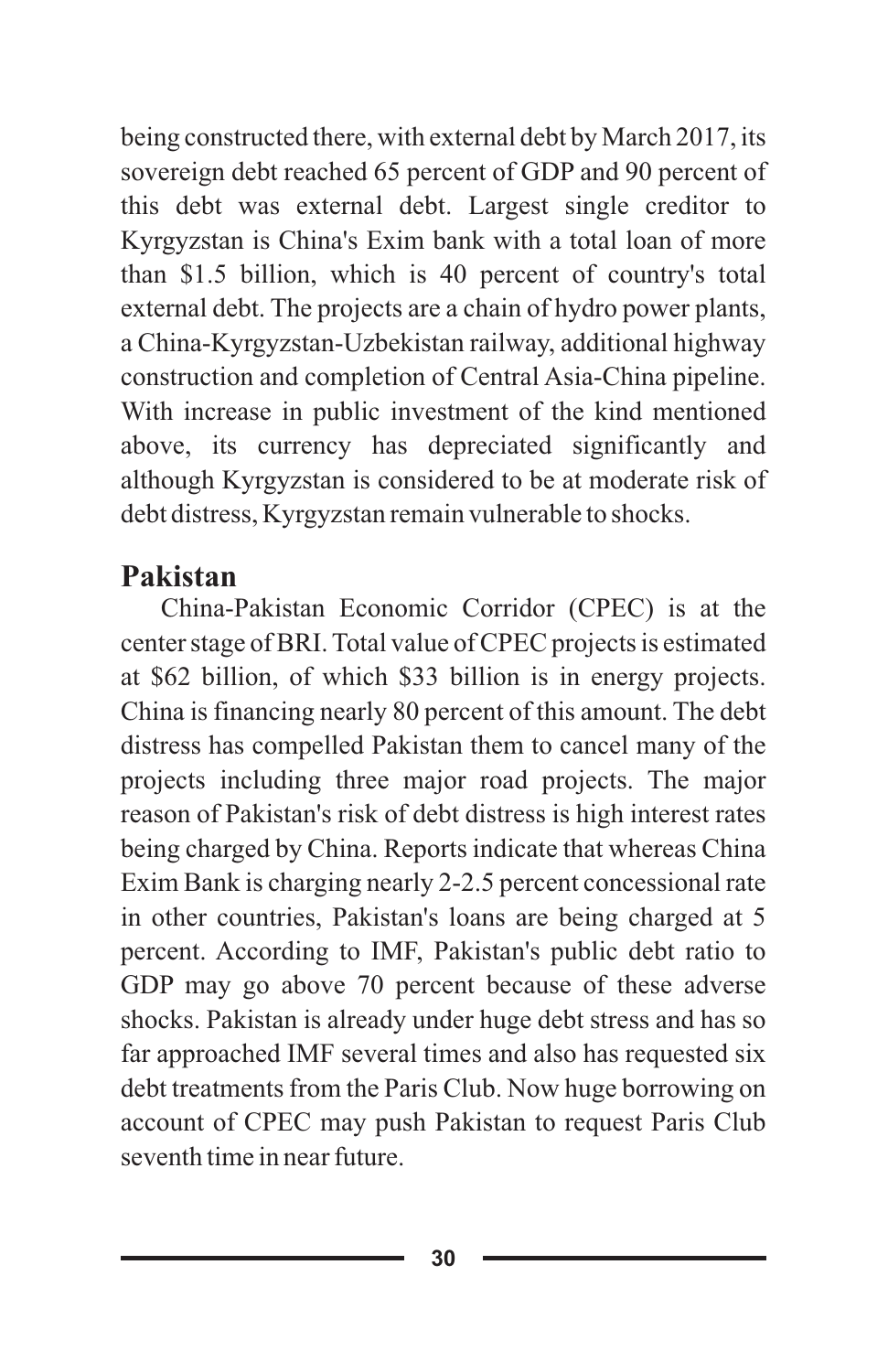#### **China's Response to Debt Distress in BRI Countries**

It is surprising that whereas countries have been facing debt distress of similar kind, the response of Chinese government to the problem has been differential, ad-hoc and on case to case basis. So far, it has generally refrained from participating in multilateral approaches to debt relief, although it does take part in debt relief discussion at international financial institutions and engage itself informally with IMF staff for individual countries. Other major official creditors do participate in multilateral mechanisms with regard to sovereign defaults. China is not even a member of Paris Club and therefore has no obligation to act in solidarity with Paris Club members. It does not even inform the Paris Club about the management of its credit activities.

There has been almost absence of the data of actual amount of debt in different BRI countries and this is total lack of multilateral or other framework to define China's approach to debt sustainability problems. Therefore, analysts have to base their analysis only on the anecdotal evidence of actions taken by China about the same, which is mostly ad hoc, and based on case to case approach.

Following are few examples of how China has acted in the situation arising out of debt distress of BRI countries.

- 1. In 2011 Tajikistan was asked to give away 1158 square kilometers of so called disputed territory in exchange of writing off an unknown amount of debt owed by Tajikistan. However, Tajikistan authorities said that it agreed to provide only 5.5 percent of the land sought by China.
- 2. In 2011 when Cuba sought debt relief due to desperate economic situtation, China being its single largest creditor agreed to restructure US\$ 4 to 6 billion. However, details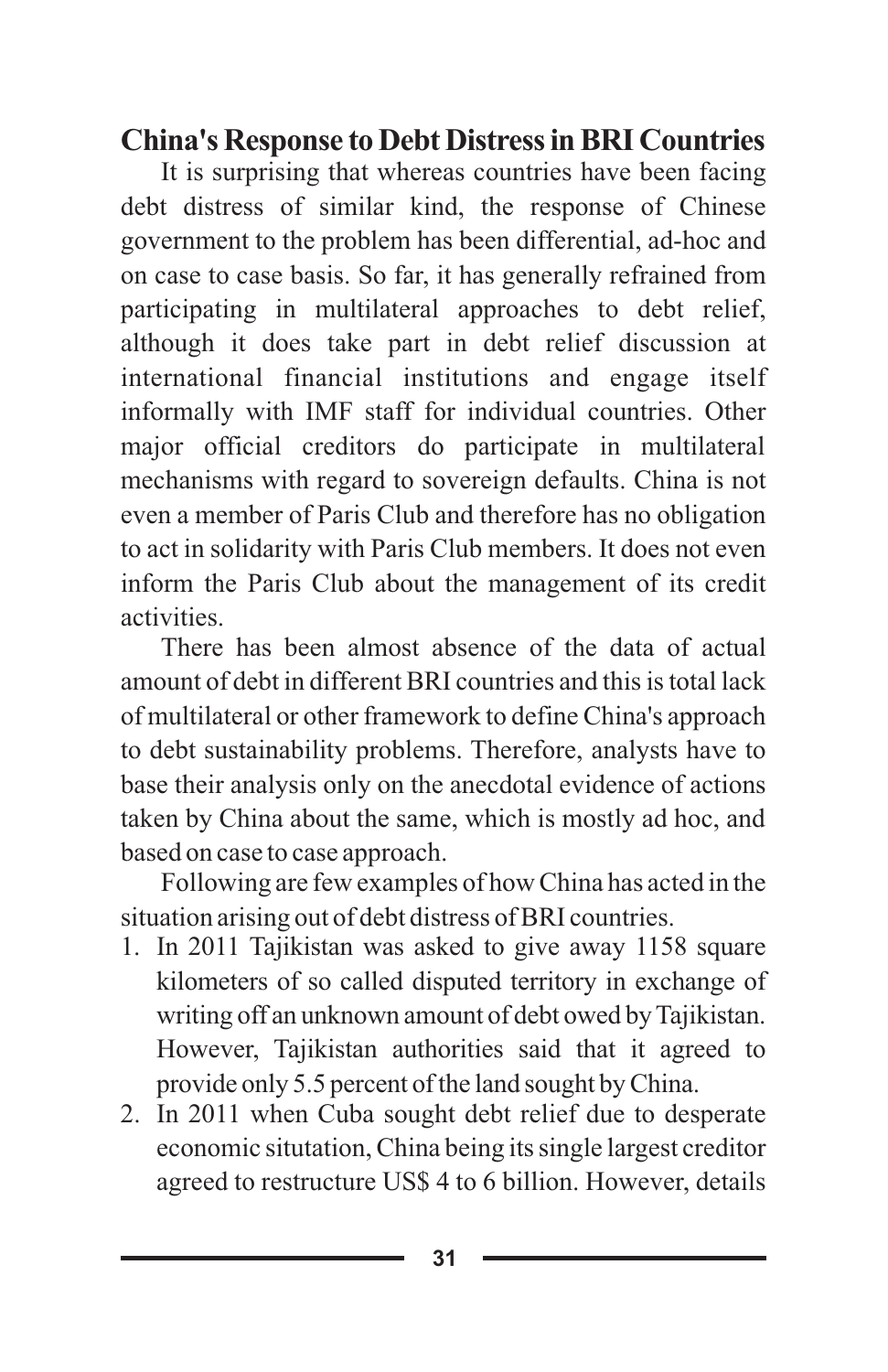of the transations remained secret, though it was reported that China also agreed to extend additional trade credit and financing for port renovation. Recent reports also indicate that some of the debt was forgiven.

- 3. According to IMF estimates, China has provided 80 percent of what it was expected to provide under HIPC, that is heavily indebted poor countries. China has been a creditor of 31 out of 36 HIPC countries. China has so far provided relief to atleast 28 HIPC countries and 100 percent forgiveness to Burundi, Afghanistan and Guinea
- 4. In case of Sri Lanka it was a different treatment altogether. China which financed construction of the Humbantota Port to the tune of US\$ 8 billion, forced Sri Lanka for a debt for equity swap accompanied by 99-years lease for managing the port.

#### **Disciplining China**

The 'Paris Club' is an informal group of creditor nations whose objective is to find workable solutions to payment problems faced by debtor nations. The Paris Club has 19 permanent members, including most of the western European and Scandinavian nations, the United States of America, the United Kingdom and Japan. The Paris Club has an informal nature of its existence and deems itself a "non-institution."

China's discriminatory approach towards relief to indebted countries is due to the fact that it is not a member of the Paris Club. In G20 presidency in 2016, China did show some interest in Paris Club's membership, however, it did not give any commitment for the same. There is a history of nontransparent credit activities of China. If China takes membership of Paris Club and Chinese authorities fully participate in Paris Club activities, then as per the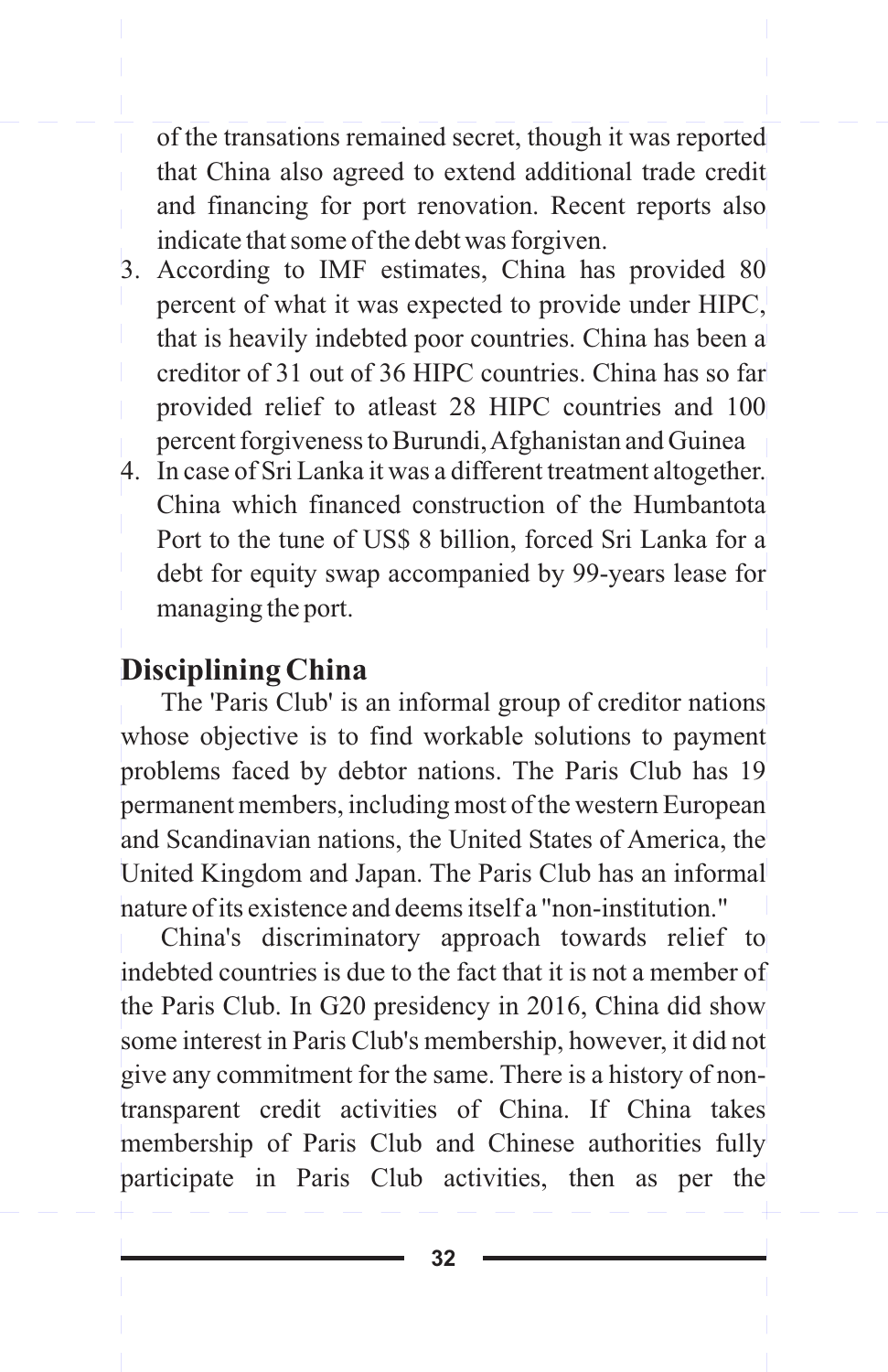commitments of Paris Club, it will have to share data with other members on reciprocal basis. It is hoped that if China 'walk the talk', then China would move towards greater policy coherence and discipline when it comes to avoiding unsustainable debt.

#### **BRI's future is in doldrums**

The Belt Road plan which China had put forward to the world with great fun fare and the enthusiasm with which this plan was welcomed by all the concerned countries, a plan which was implemented in many countries with fast speed and of which many projects were constructed and were completed in a short span of time, today its future seems to be hanging in the balance.

The whole world is shocked by the worst crisis in Sri Lanka. It is being said that behind the crisis in Sri Lanka, the major reason is the debt which Sri Lanka has dipped into deep debt. This is the loan that Sri Lanka took from China for the construction of its ports and rail etc. Due to not being able to repay the loan taken for the construction of the Hambantota port, China not only snatched that port from Sri Lanka, later due to possible default in repayment of other similar loans, it got trapped into the vortex of sovereign debt and today its credit rating has come down to such a low level, that it has become impossible for it to reschedule its loans. During the Corona period, Sri Lanka's revenue from tourism has also reduced significantly, due to which its problems have increased manifold.

Similarly, Kenya's Mombasa port is also almost certain to be captured by China. The strings of Pakistan's financial crisis are also connected with China in some way or the other. Many other countries like Maldives, Laos, Djibouti (Africa),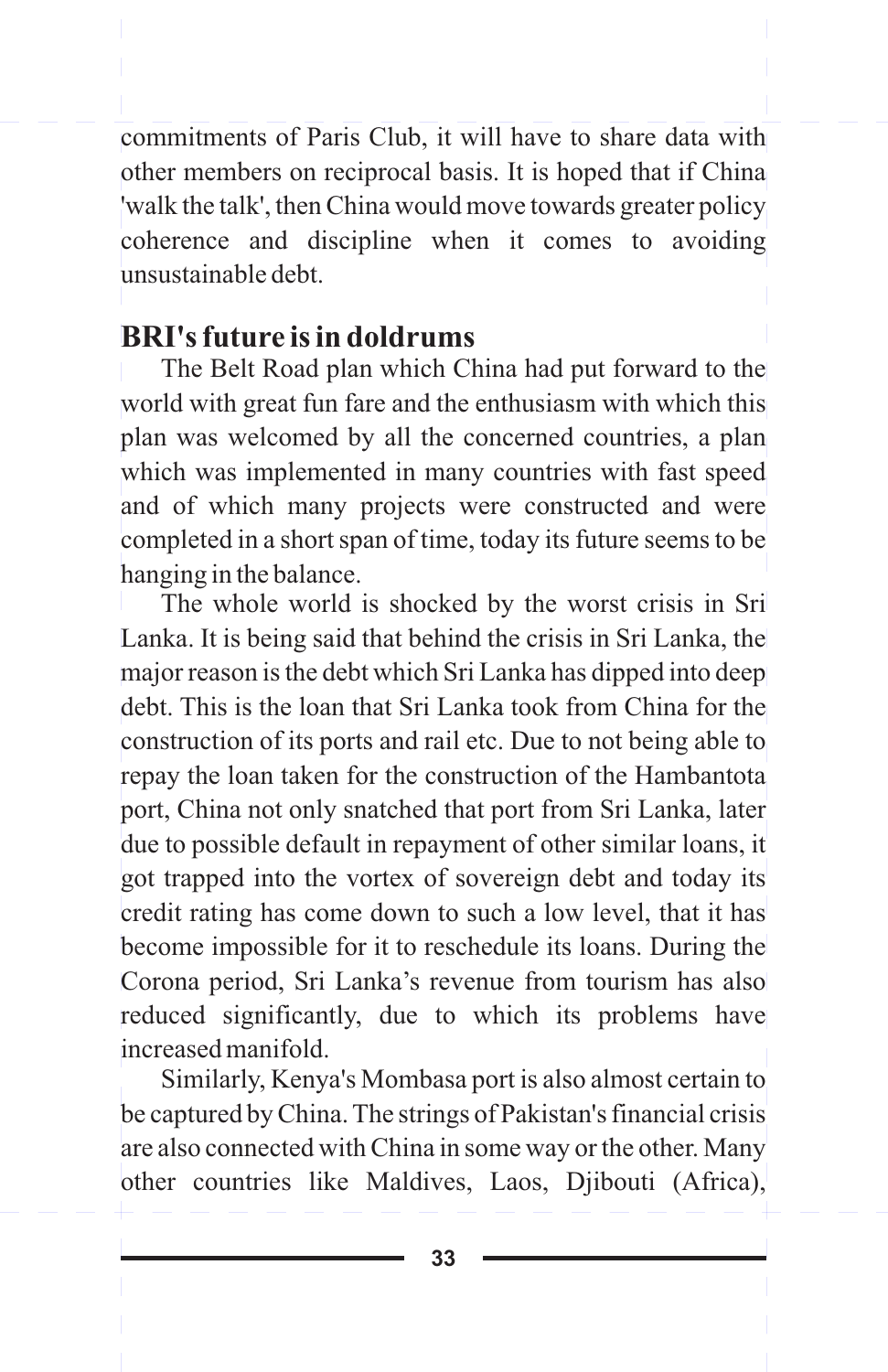Montenegro, Mongolia, Tajikistan, Kyrgyzstan etc. have all become victims of this debt trap diplomacy of China. In view of this, Malaysia has reduced its Belt Road projects significantly.

Overall, wherever China's Belt Road project was started, that plan is not in a position to achieve completion. In all these countries, where these schemes were started in connivance inappropriately, due to the dishonest ruling regimes, people are the real sufferers. Due to this, agitations have started against these BRI projects in many parts of the world.

Since the real motive was to trap vulnerable countries into the debt trap, under the debt trap diplomacy, under China's Belt Road, preference was given to the projects, which were not economically viable. Habantota port is one such port where there is very less traffic. The power projects built under CPEC in Pakistan did not have the infrastructure to distribute the electricity produced by them, due to which the project was not profitable. Traffic has yet not started on most of the rail and roads built under this project. But due to these projects and other wrong policies, a total foreign debt of \$ 90 billion has accumulated on Pakistan, of which \$ 25 billion is from China alone. It is not a matter of Pakistan's ability to repay such a huge debt. As a result, not only its credit rating has dipped due to sovereign crisis, its rupee has also depreciated hugely. Today Pakistan Rupee has reached around Rs 191 per dollar.

Today, when the concerned countries are in trouble due to the Belt Road project, the attitude of the whole world towards China is changing rapidly. It is worth noting that the countries of Europe had taken the Belt Road plan hand-in-hand. But due to the role of China in the spread of the pandemic, the thinking of the affected countries is changing fast. Not only this, due to the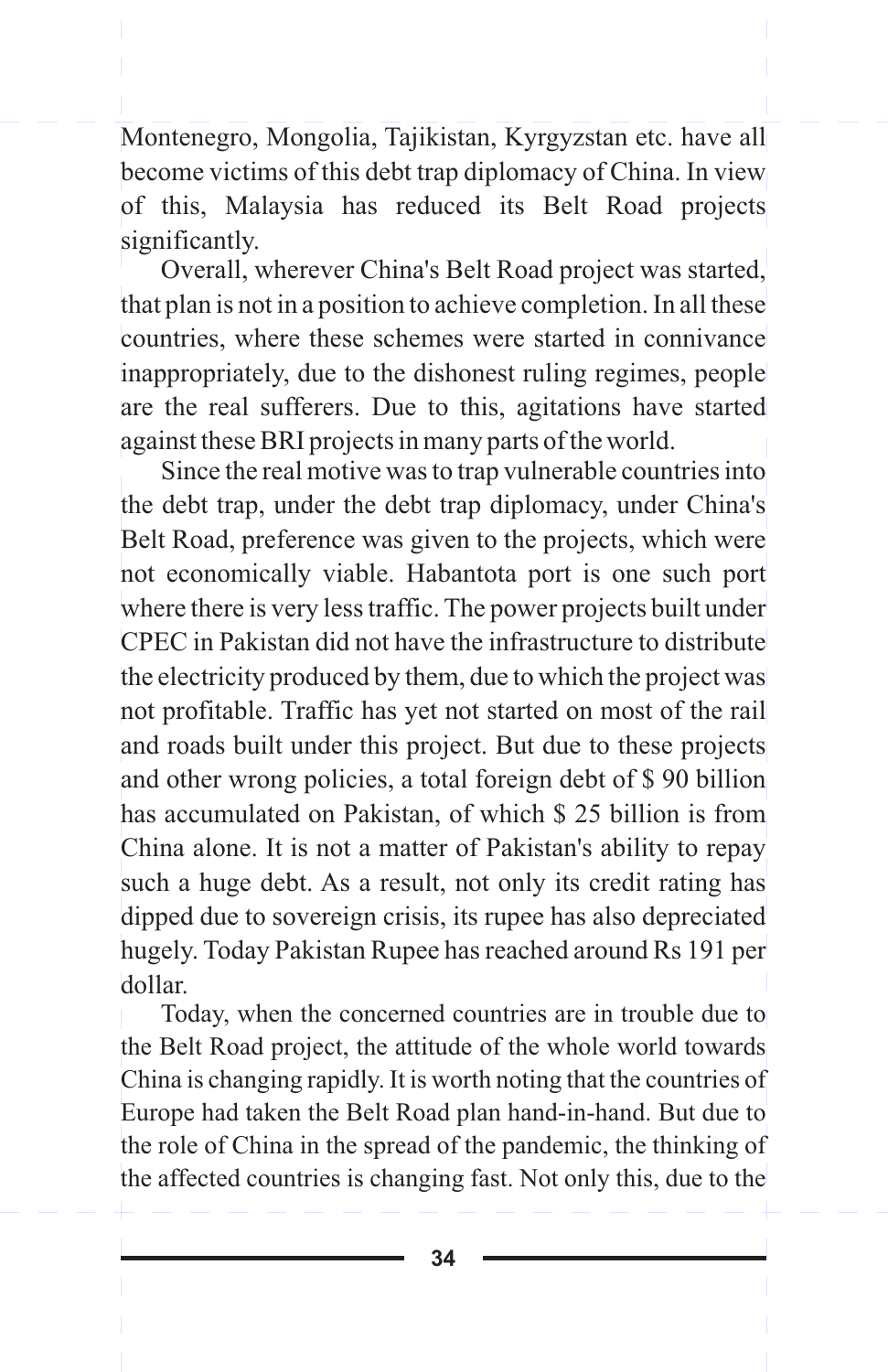lockdown caused by Covid-19 and disruption in economic activities, these projects generally have come to a halt. But at the same time, due to the increasing bitterness between China and USA, the attitude of the countries of Europe, towards BRI is also changing.

#### **War and Belt Road**

It has to be understood that the stated objective of the Chinabacked Belt Road project, is to connect the whole world by rail, road and waterways. However, BRI is not the only initiative of its kind, along with it many other projects have also started. These include the European Union's 'Global Gateway', the USled Bluedot Network (BDN), the G-7-led 'Build Back Better Word' (B3W), Japan's Quality Infrastructure Investment (QII), Russia's Euroasia Economic Union (EAEU)) and the International North South Transport Corridor sponsored by India, Russia and Iran.

It is true that the China-backed Belt Road project is currently the largest among such endeavours in the world, involving 142 countries, focusing on the geography of Africa, Asia and Europe. But the rapidly changing international equations in wake of the Russia-Ukraine War, could have a huge impact on this project and other projects. The landmass of Russia to China was considered to be the most reliable route for European markets. Russia, Ukraine, Poland, Belarus etc. were a major part of the Belt Road and Rail Plan. This plan may be eclipsed due to the Russo-Ukraine war. The Belt Road Cooperation Forum, comprising China and 17 Central and Eastern European countries, is already in trouble due to escalating tensions between the USA and China. And now due to the increasing tension between Russia and European countries, this forum may further get pushed back. For connectivity between China and Europe, China will now have to rely on the old maritime route.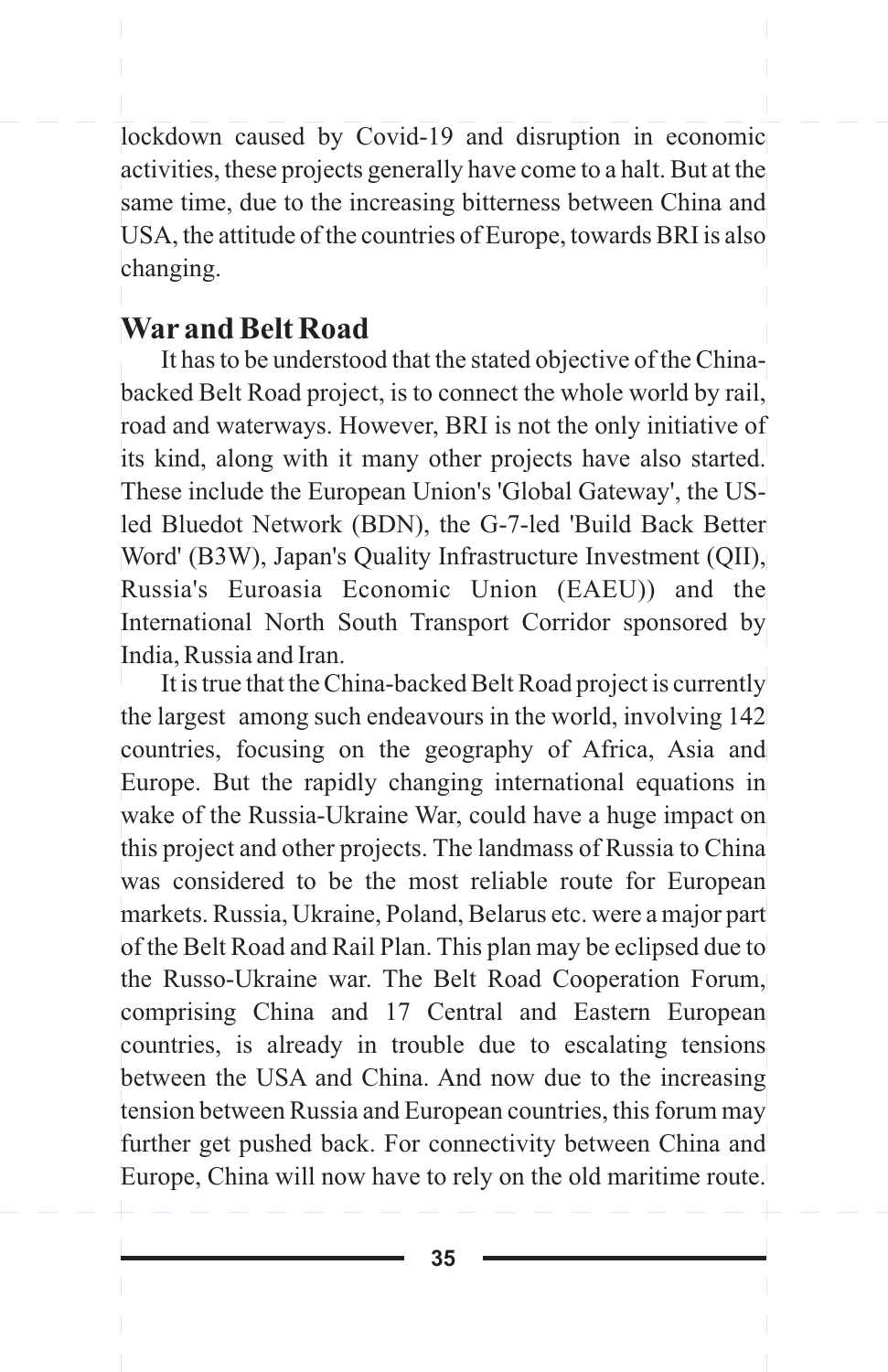That is, China's dream of rail connectivity can now get shattered.

It is also possible that Russia, affected by US sanctions and other actions against Russia, may also move closer towards China, for which America may also have to bear the brunt. On the other hand, the friendship between Russia and India is important for both the countries. In the short term it is possible that Russia will have to rely on China's Union Pay after the departure of MasterCard and Visa, but in the long term it is possible for Russia to pursue the EAEU infrastructure project. But, China's stake will be significant in that. European countries must understand that China may become a headache for them. In such a situation, it will be important for them to stop the success of China's Belt Road plan. Nothing can be said about the final outcome of the tug of war between various international powers to protect their respective interests in the times to come, but it can be certainly be said that chances of China's Belt Road plan getting success are very very meagre.

qqqqq